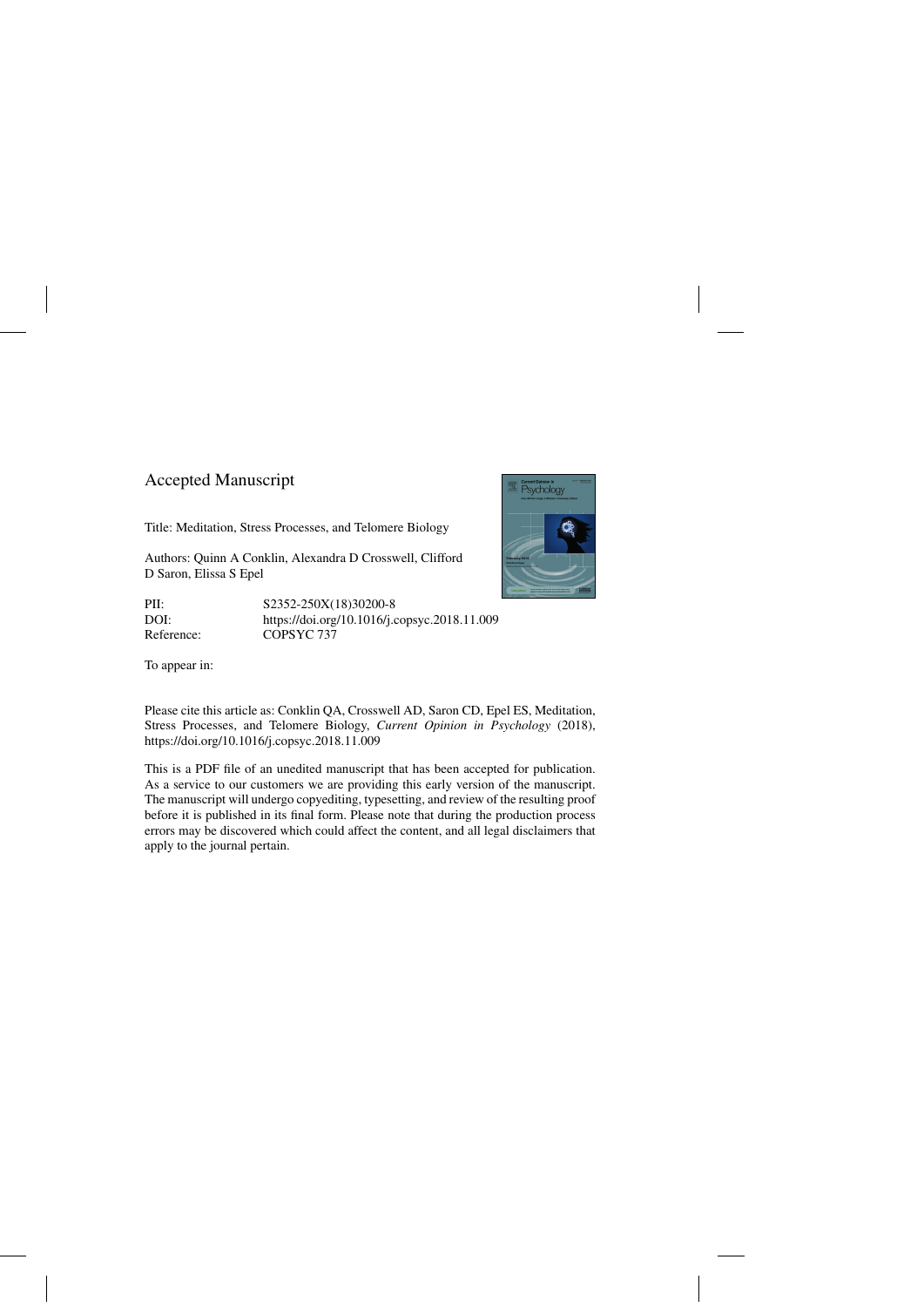### **Meditation, Stress Processes, and Telomere Biology**

Quinn A. Conklin<sup>1\*</sup>, Alexandra D. Crosswell<sup>2</sup>, Clifford D. Saron<sup>1</sup>, and Elissa S. Epel<sup>2\*</sup>

1) University of California, Davis

2) University of California, San Francisco

\*Corresponding authors:

Quinn A. Conklin (qconklin@ucdavis.edu) & Elissa S. Epel (Elissa.Epel@ucsf.edu)

## **Abstract**

Both theoretical and empirical work support the notion that meditation training can improve telomere regulation, which may ultimately contribute to healthy aging. Yet, the psychological and biological mechanisms underlying these changes remain underspecified, as do the contexts and boundary conditions in which these changes occur. Here we summarize studies investigating the effects of various meditation-based interventions on telomere biology, making suggestions for future research. We then propose a model describing how meditation training Quinn A. Conklin<sup>1</sup>", Alexandra D. Crosswell<sup>2</sup>, Clifford D. Saron<sup>1</sup>, and Elissa S. Epel<sup>2</sup><br>
1) University of California, Davis<br>
2) University of California, San Francisco<br>
2) University of California, San Francisco<br>
2)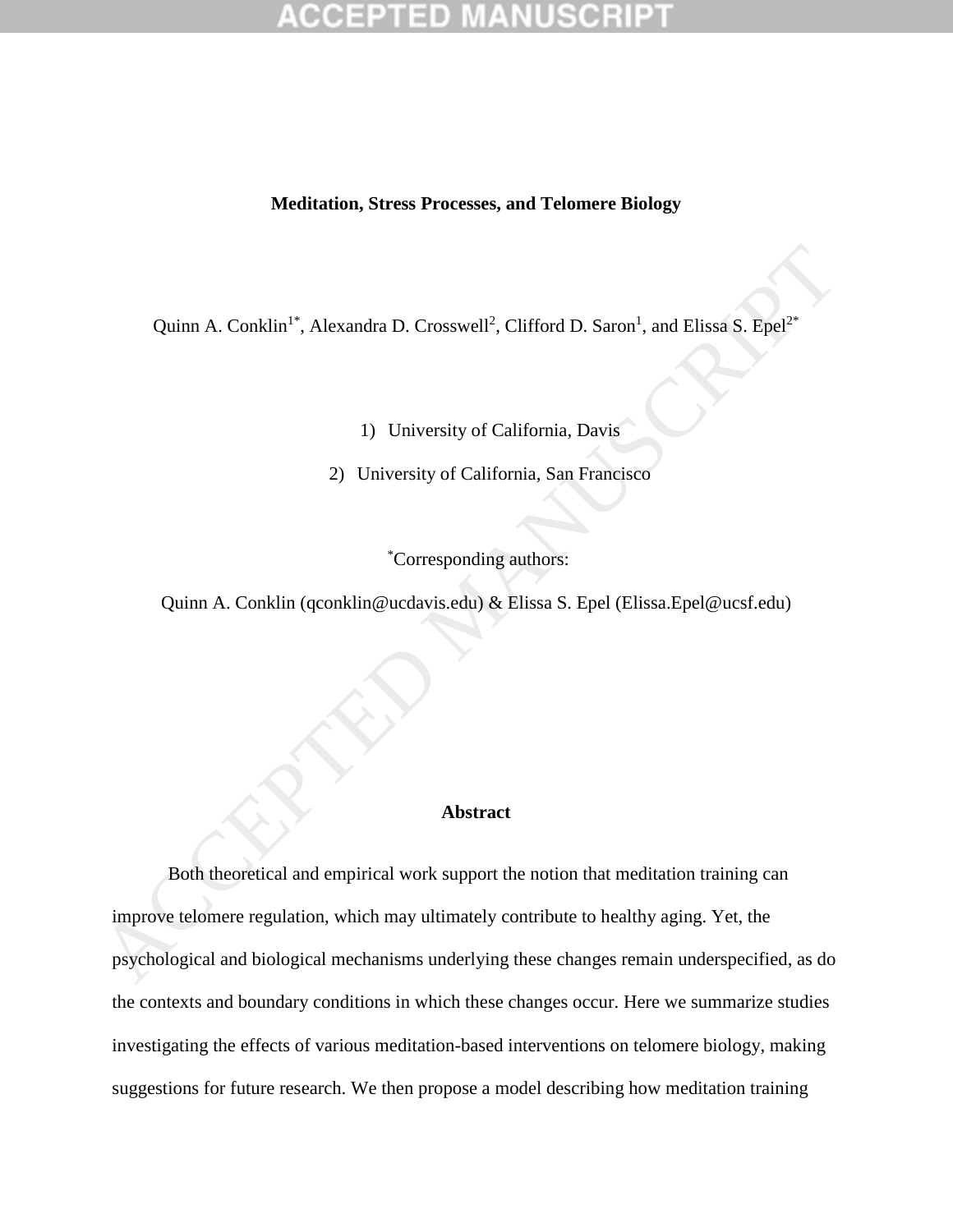may impact acute and habitual stress responses as pathways to improved cell aging.

Telomeres are DNA-protein complexes that cap and protect eukaryotic chromosomes. These dynamic structures are regulated by an intricate system of proteins and other molecular components, including telomerase—an enzyme capable of elongating telomeres. When telomeres become too short, critical cellular events occur, including cell death or states of prolonged senescence and inflammatory output. As such, **telomere length (TL)** serves as a reliable indicator of many age-related diseases (e.g., dementia and heart disease [1]). Studies of genetics show that telomere biology plays a small but causal role in disease processes: for example, genetic loading for short TL predicts degenerative diseases such as cardiovascular disease, whereas genetic variation for longer telomeres predicts propensity for certain cancers, including glioma [2]. These dynamic structures are regulated by an intricate system of proteins and other molecular<br>components, including telomerase—an enzyme capable of elongating telomeres. When<br>telomeres become too short, critical cellular

Telomeres generally shorten slowly across the lifespan. There is, however, some degree of malleability to this as telomeres tend to shorten more quickly in individuals exposed to longterm psychosocial adversity [3], but appear to stabilize or possibly lengthen in individuals engaged in positive lifestyle interventions (e.g., [4]). Meditation training is one such intervention that seems to beneficially affect telomere biology. In a previous theoretical model, we explored the impact of mindfulness meditation on TL [5]. In the decade since this model was published, a small body of research has emerged addressing the relationship between meditation practice and telomere-related outcomes (telomere length, telomerase activity, or telomere-related gene expression). Here, we review this empirical work and offer an updated model, depicted in **Figure 1,** which illustrates how various aspects of meditation training may impact telomeric regulation by influencing acute and habitual stress processes.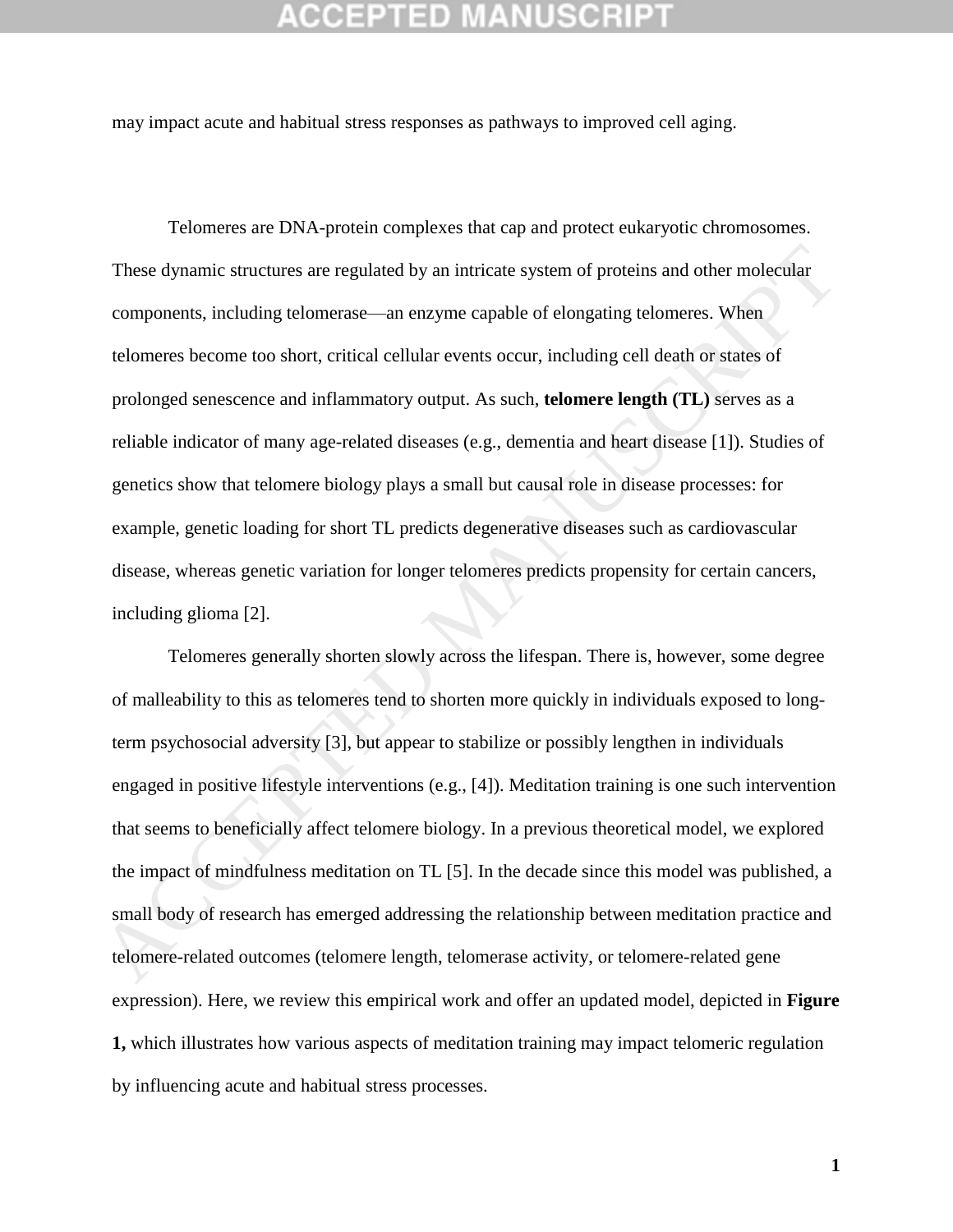# CEPTED

## **What we know so far:**

A total of 19 studies have examined telomere biology in relation to meditation [6–24]. These studies vary in quality, though many constitute promising pilot studies that warrant replication and extension. Two cross-sectional studies found longer telomeres in experienced meditators compared to meditation-naive controls (*n*=20 [7\*]; *n*=13 [6], in women only). The remaining 17 studies examined telomere-related outcomes in relation to interventions involving or emphasizing meditation practice (**Table 1**). Of the eleven studies measuring **telomerase activity (TA)**, nine found intervention-related increases [9,10,18–24] or higher TA in the treatment group following intervention [17], while two found no significant changes in TA [8\*,24]. By contrast, just two of the nine studies measuring TL—which involved interventions of relatively high intensity or duration—showed increased TL in the treatment group [8\*,23]. The remaining seven studies found no significant change in TL [9–15]. replication and extension. Two cross-sectional studies found longer telomeres in experienced<br>meditators compared to meditation-naive controls ( $n=20$ )  $[7^a]$ ;  $n=13$  [6], in women only). The<br>remaining 17 studies examined

Only four studies have assessed TA and TL concurrently, each of which reported significant intervention-related changes in one measure but not the other [8\*–10,24]. These findings suggest that TA and TL have different kinetics and fluctuate on different time scales, consistent with the observation that TA and TL are generally uncorrelated in cross-sectional studies [25]. We hypothesize that meditation training promotes phasic increases in TA, which eventually lead to longer telomeres, though the duration of training needed to elicit these effects is unknown. Initial evidence suggests that these changes can happen rapidly: intensive retreat studies of experienced meditators have shown modest increases in TA in as little as one week [22\*] and increases in TL in as little as three weeks [8\*]. Because TA and TL were only assessed at the end of these interventions, the longevity of these effects is unknown.

It is largely assumed that meditation training influences telomere biology by reducing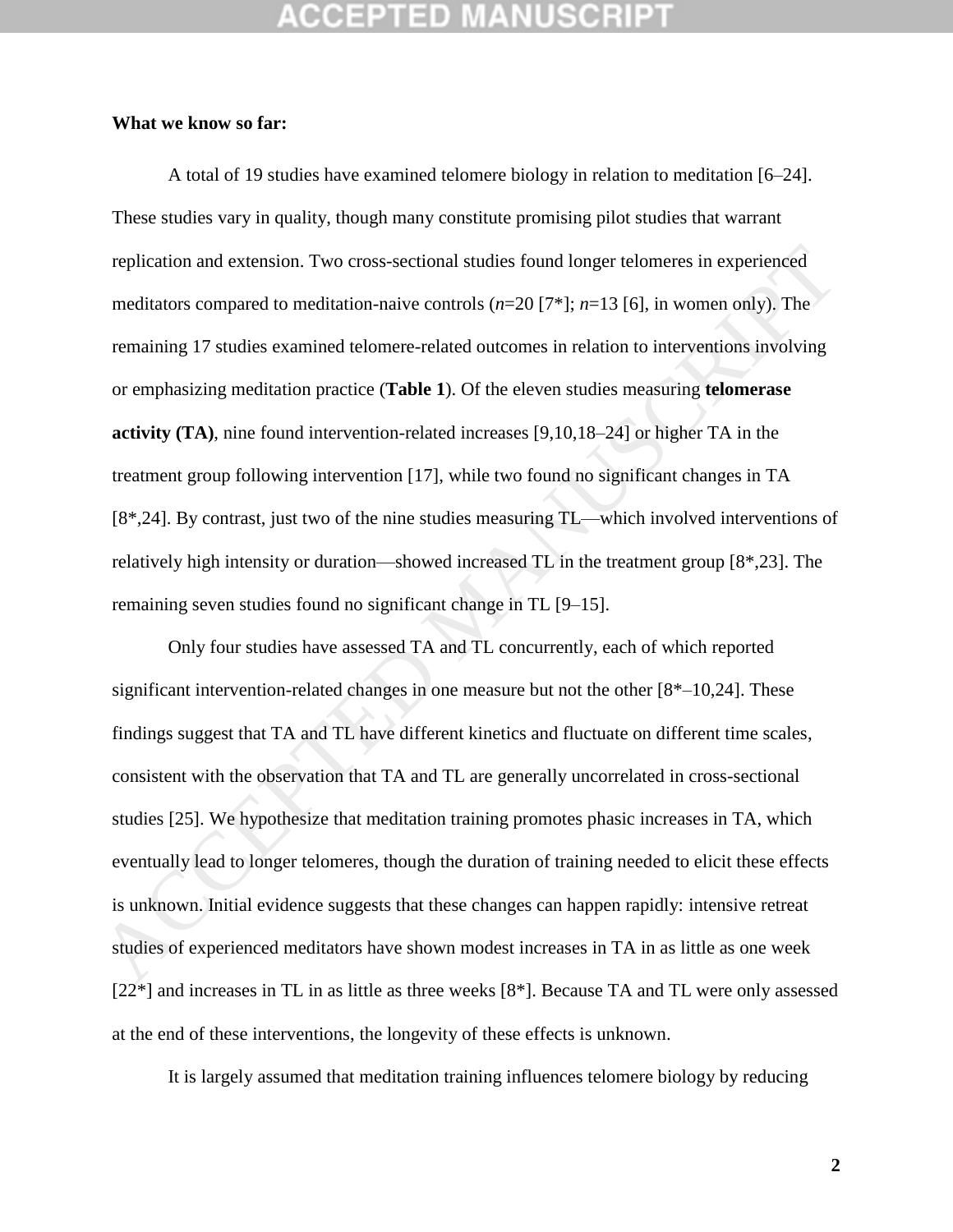psychological stress, though only a few studies have assessed whether stress-related processes actually mediate these relationships. Intervention-related increases in TA have been linked to improvements in quality of life [19], fewer intrusive thoughts [23], and reductions in anxiety, chronic stress, and basal cortisol [18]—though these associations have not been observed in all cases [9,14]. Another study found that increases in perceived control and purpose in life, and decreases in neuroticism, were associated with higher levels of TA following an intensive retreat [17]. More direct tests of stress-related psychological and biological meditators are needed to better understand these relationships over time.

Although the available evidence suggests that meditation training can improve telomere maintenance, it is unclear how and under what conditions these effects are achieved, and how long they persist. Because telomere regulation is dynamic and involves complex temporal features that are not yet fully understood, future studies should include more frequent measurements using gold standard methods [26\*\*,27\*\*]. As telomere biology varies by cell type, it will be informative for studies to assess TL in tissues with stable cell type distributions (e.g., buccal cells), in addition to more commonly used blood samples, which include a mix of shifting immune cell types (see Lin et al. [27\*\*] for a discussion of the pros and cons of measuring TL in different sample types and with various assay methods). Finally, to gain the clearest mechanistic understanding, studies should measure psychological and physiological stress processes alongside multiple indicators of telomere biology and other biomarkers of aging. chronic stress, and basal cortisol [18]—though these associations have not been observed in all<br>cases [9,14]. Another study found that increases in perceived control and purpose in life, and<br>decreases in neuroticism, were

## **Stress processes and their relation to telomere biology**

The **acute stress response** traditionally refers to a range of cognitive, affective, behavioral, and physiological reactions to discrete stressors [28\*], which are shaped by cognitive biases and basal physiological states. This multi-system response can involve **anticipatory**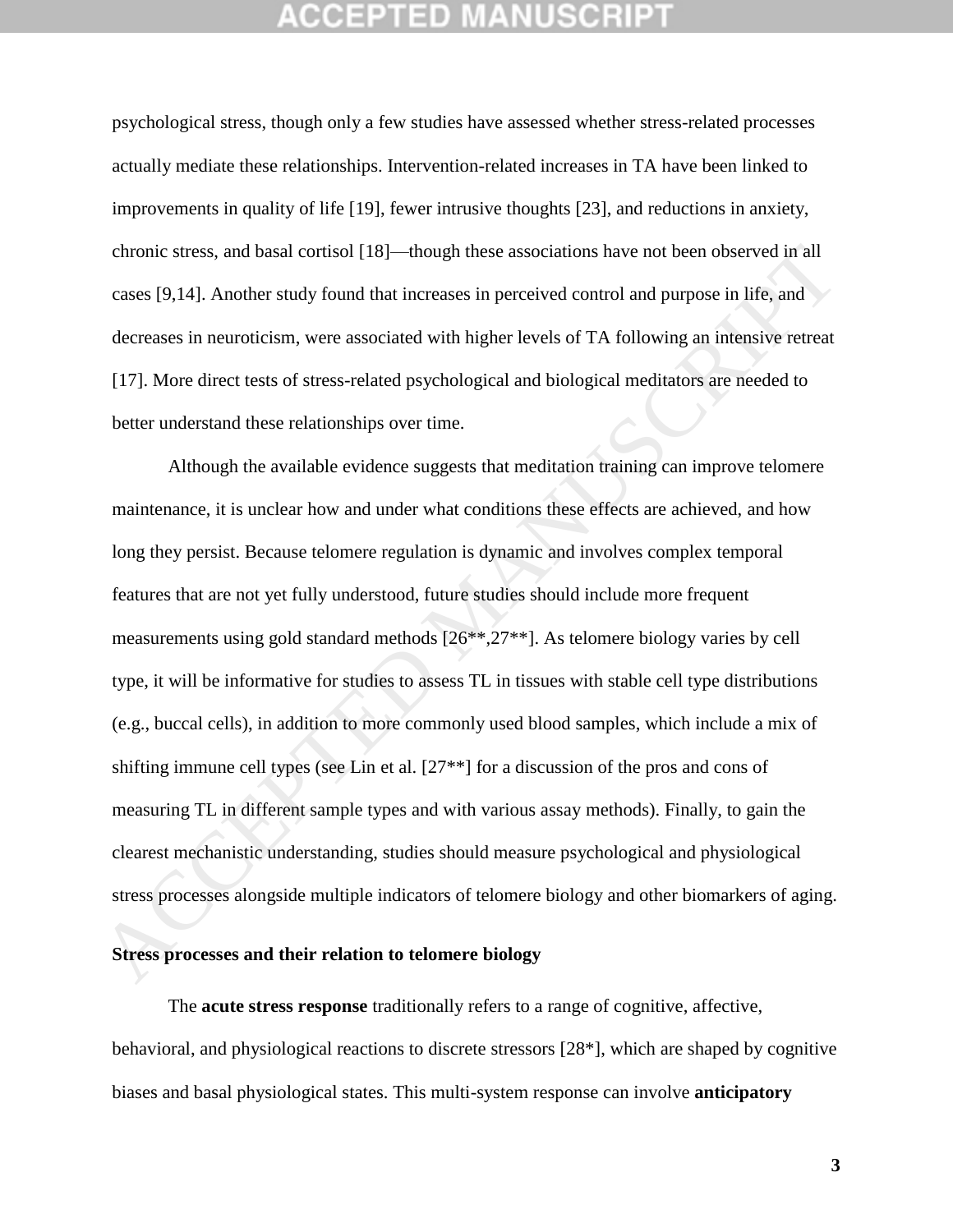# CEPTED

**arousal** before a stressful event, **peak reactivity** during the event, and **recovery to baseline** following the event. Maladaptive forms of this acute stress response may lead to alterations in telomere regulation. For example, exaggerated autonomic reactivity has been associated with lower immune cell TA [29], and higher cortisol reactivity to stressors has been associated with shorter immune cell telomeres [30\*] (but not buccal cell TL [31]). **Perseverative cognitions**, such as worry and rumination, can exacerbate profiles of heightened physiological reactivity and delayed recovery [32] and may serve as internal stressors in and of themselves. Importantly, shorter telomeres have also been linked to perseverative cognitions, including negative mind wandering [33] and greater anticipatory threat appraisals to an acute stressor [34]. lower immune cell TA [29], and higher cortisol reactivity to stressors has been associated with<br>shorter immune cell telomeres [30\*] (but not buccal cell TL [31]). Perseverative eognitions,<br>such as worry and rumination, can

Acute stress reactivity profiles are influenced by **allostatic states**, including basal levels of autonomic and neuroendocrine activity, metabolic hormones, and inflammation. Chronic exposure and prolonged reactivity to stressors can contribute to dysregulated allostatic states, with deleterious health consequences (e.g. [35]). Telomere regulation appears to be implicated in this relationship, as shorter telomeres and lower telomerase levels have been associated with lower vagal tone, and higher basal levels of cortisol, inflammation, and oxidative stress [3].

The acute stress response is activated by perceptions of threat to the physical or social self [36], yet these perceptions vary between people and between physical, social, and cultural contexts. **Cognitive biases** are the habitual mental filters that influence one's interpretations of the world, including mental representations of the self and others, and perceptions of one's environment. These cognitive biases are shaped by life experience. For example, having a history of early life adversity can lead one to anticipate negative events and to interpret neutral stimuli as negative (e.g. [37]). Cognitive biases that prime individuals to be hypervigilant to their environment—due to real or perceived threats—can lead to heightened allostatic states. It may be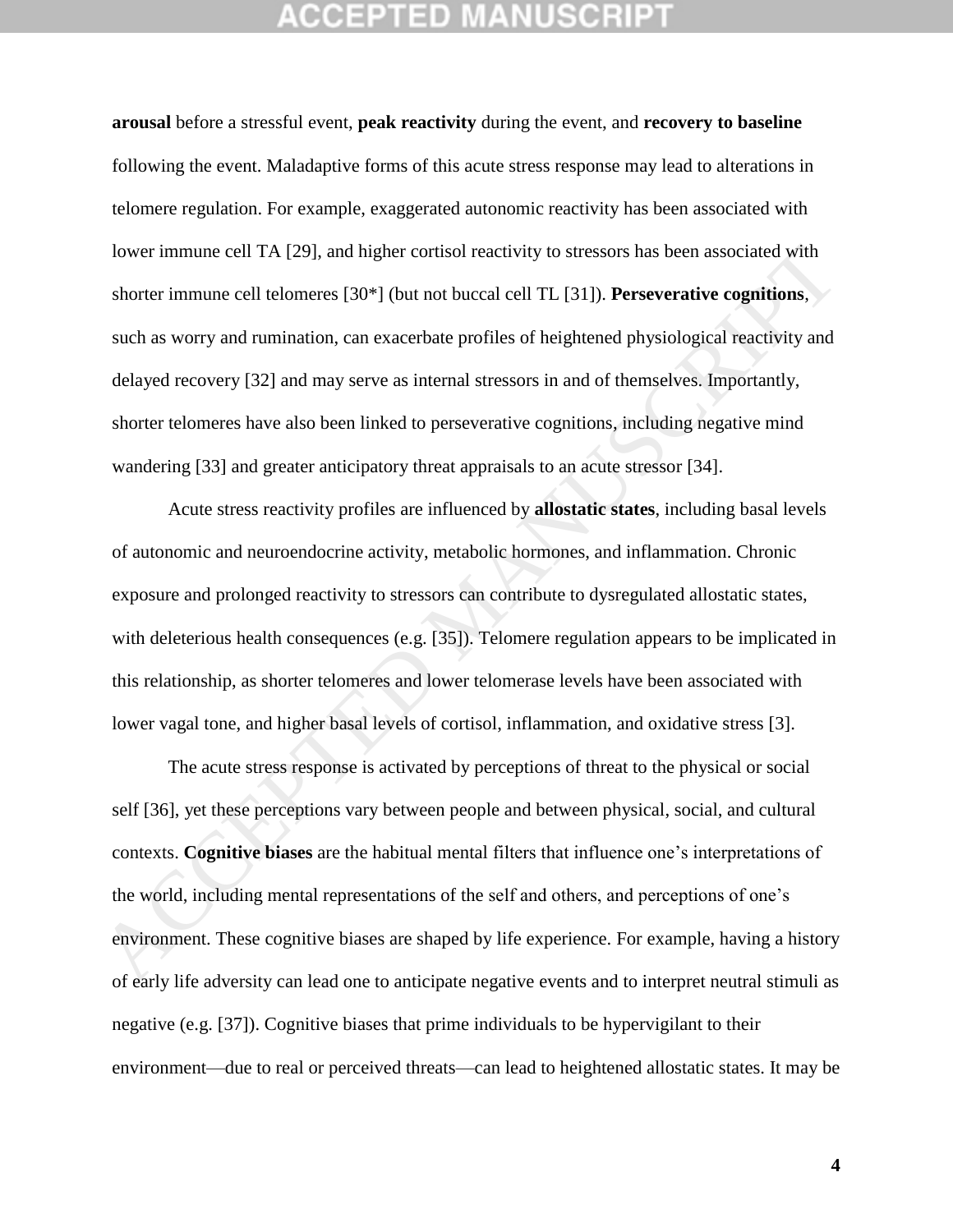that regularly feeling unsafe indirectly signals to cellular mediators that it is more important to sustain heightened biological stress arousal (i.e., to be on alert for threats) than to put energy towards cellular restoration. Along these lines, personality traits such as pessimism, neuroticism, and hostility have been linked to prolonged stress reactivity and shorter telomeres [38], suggesting that one's habitual interpretations of the world contribute to the relationship between stress exposure and telomere regulation.

Initial evidence suggests that various forms of meditation training can beneficially affect allostatic states (e.g., immune system functioning [39]) and the anticipatory [40], reactivity (e.g., [41]), and recovery [42] phases of the acute stress response. Yet these findings are inconsistent (for a review of cortisol studies, see [43]). Meditation interventions can vary significantly in the practices they emphasize, their pedagogical frameworks, and in their training environments—all of which may influence stress processes. Similarly, some practices may be more appropriate for particular individuals depending on the types of maladaptive stress responses they are most prone to (e.g., greater anticipatory threat or prolonged recovery). Accounting for these variables will facilitate more direct and nuanced hypothesis testing regarding the effects of meditation training on stress processes and outcomes. and hostility have been linked to prolonged stress reactivity and shorter telomeres [38].<br>
suggesting that one's habitual interpretations of the world contribute to the relationship between<br>
stress exposure and telomere r

## **Effects of meditation training on stress processes**

Meditation practices represent a class of mental training techniques intended to regulate a range of psychological processes—particularly those having to do with perceptions of reality and the self [44\*\*,45]. As such, we expect these techniques to target the cognitive biases that shape acute stress appraisals and responses, as well as the perseverative cognitions that prolong stress reactivity. In this way, continued meditation training should support experiential learning and self-understanding that lead to lasting improvements in health.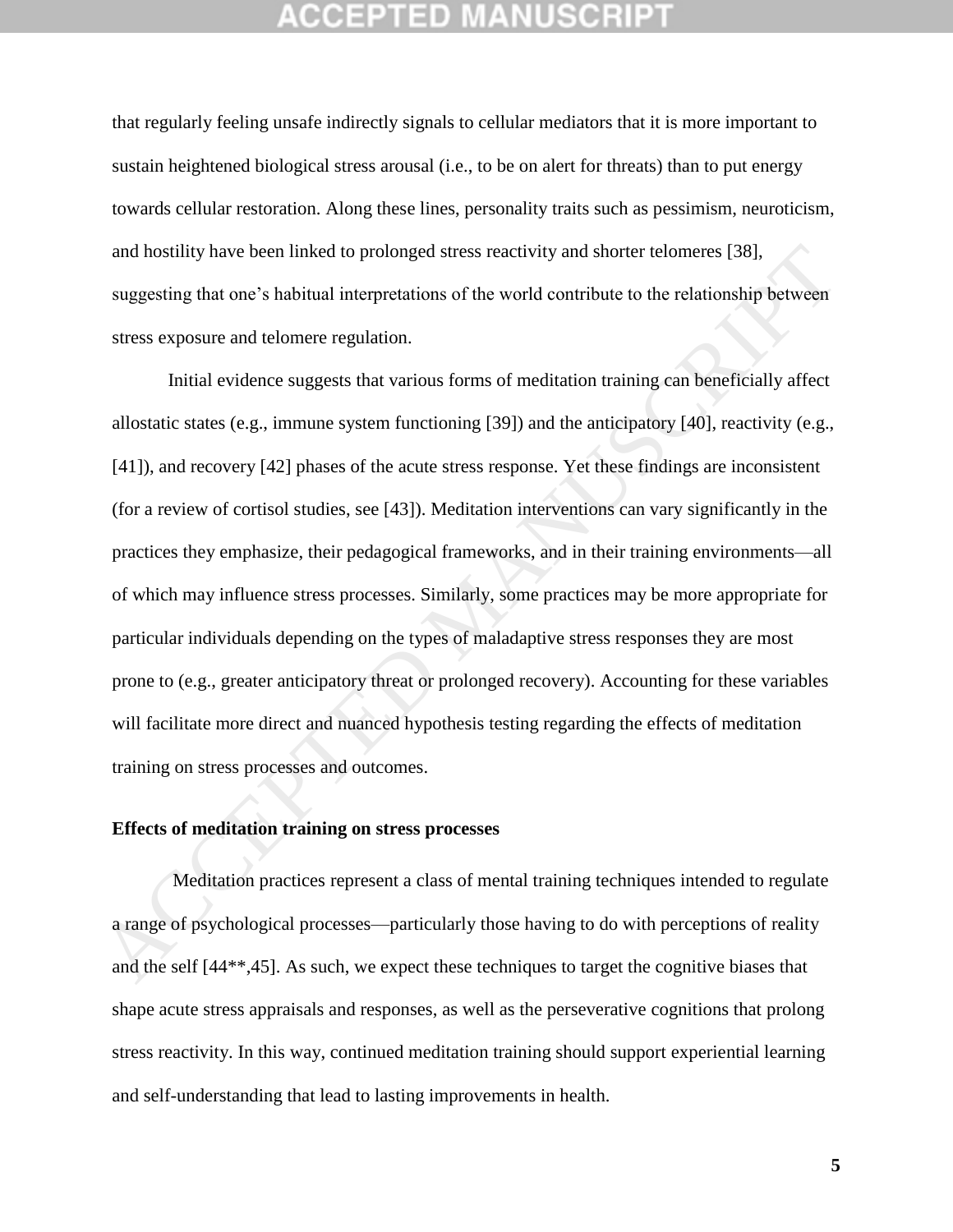Meditation techniques can be usefully categorized according to the cognitive mechanisms they are believed to target. One contemporary classification system posits three families of practice: attentional, deconstructive, and constructive [44\*\*]. The attentional family comprises practices used to train the self-regulation of **attention**. One common practice involves continually directing attention to the unfolding of one's present-moment interoceptive or sensory experience (e.g., sensations of the breath), monitoring this attention, and bringing it back when it inevitably strays. Attention practices are thought to strengthen **meta-awareness**, the ability to observe and monitor one's internal processes of thinking and feeling [44\*\*,45]. As a result, awareness is brought to bear on aspects of emotional experience that may otherwise go unnoticed, including bodily sensations, thoughts, and environmental stimuli, which may lead to improvements in emotion identification and regulation [46]. Training attention to one's presentmoment experience has also been shown to reduce elaborative processing of stimuli [47] and to inhibit habitual behavioral responding (e.g., [48]). These changes may lead to more efficient and flexible uses of attentional resources, promoting more accurate and less catastrophic appraisals of one's present experience, as well as more adaptive behavioral responses to stressful events. practices used to train the self-regulation of **attention**. One common practice involves<br>continually directing attention to the unfolding of one's present-moment interoceptive or sensory<br>experience (e.g., sensations of th

The deconstructive family refers to a set of self-inquiry techniques used to foster **insight** into processes of perception, emotion, and cognition. A common goal of such practices is to deconstruct maladaptive models of the self, others, and the world by interrogating the causes and conditions of one's present experience, and by observing the impermanence of phenomena (see [44<sup>\*\*</sup>] for an illustration of this using the experience of anger as an example). One cognitive faculty targeted by deconstructive practices is **dereification** (also known as decentering or cognitive defusion), which occurs when thoughts, feelings, and perceptions are observed as temporary mental phenomena rather than accurate reflections of reality [44\*\*–46]. Together,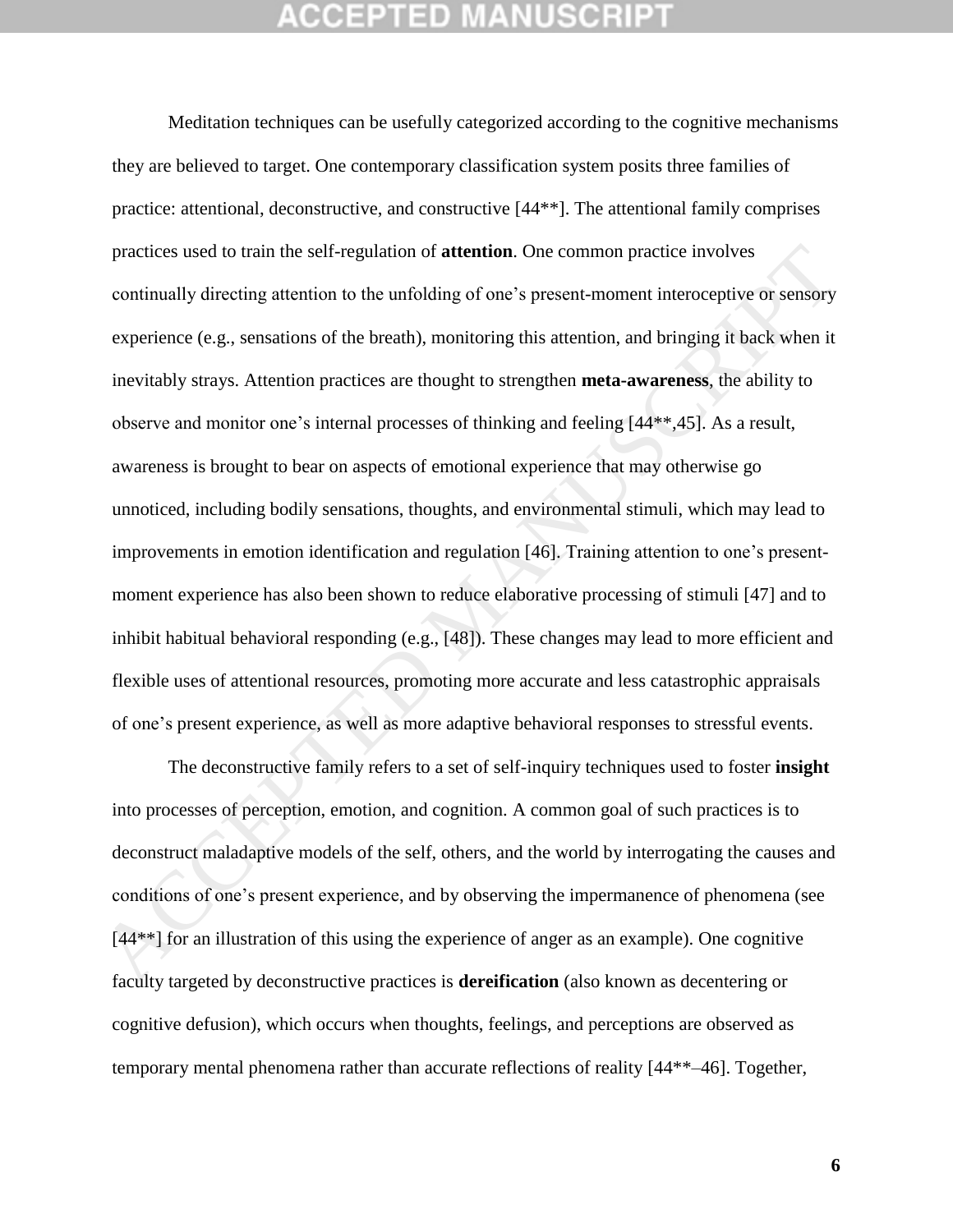dereification and meta-awareness may disrupt perseverative cognitions as well as the negative self-concepts and excessive self-referential processing implicated in depression and anxiety [44\*\*,45,49,50]; they may also facilitate insights and reappraisals that support greater selfacceptance. Thoughts and events may also appear less threatening when understood as impermanent phenomena, and the ability to observe unpleasant experiences with greater granularity may similarly lessen their potency. These changes are likely to minimize experiential avoidance [46], which, in turn, may break the cycle of anticipatory anxiety, heightened reactivity, and prolonged recovery, in favor of more adaptive stress response profiles.

Finally, practices in the constructive family are intended to further cultivate psychological well-being by replacing maladaptive self-schemas with adaptive self-concepts [44\*\*], and by developing prosocial qualities, such as kindness, compassion, empathetic joy and equanimity [51]. Psychological processes targeted by these practices include **perspective taking**, shifts in **appraisal**, and the generation of **positive affect** [44\*\*,52], each of which may influence how acute stressors are perceived and responded to. These practices may be especially useful for managing acute stressors involving negative interactions with others. Indeed, initial evidence suggests that such practices alter acute responses to social-evaluative stressors. For instance, selfcompassion training attenuated physiological and subjective stress reactivity to the Trier Social Stress Test (TSST) [53], and interventions involving dyadic meditation practices reduced cortisol reactivity to the TSST compared to attention-focused training [54]. acceptance. Thoughts and events may also appear less threatening when understood as<br>impermanent phenomena, and the ability to observe unpleasant experiences with greater<br>granularity may similarly lessen their potency. The

Though each of these families of practice are likely to influence telomere regulation, the boundaries between them are not clear cut. Some practices are likely to target multiple psychological processes, and most meditation interventions combine several different practice types, making it difficult to distinguish their individual contributions. Additionally, individuals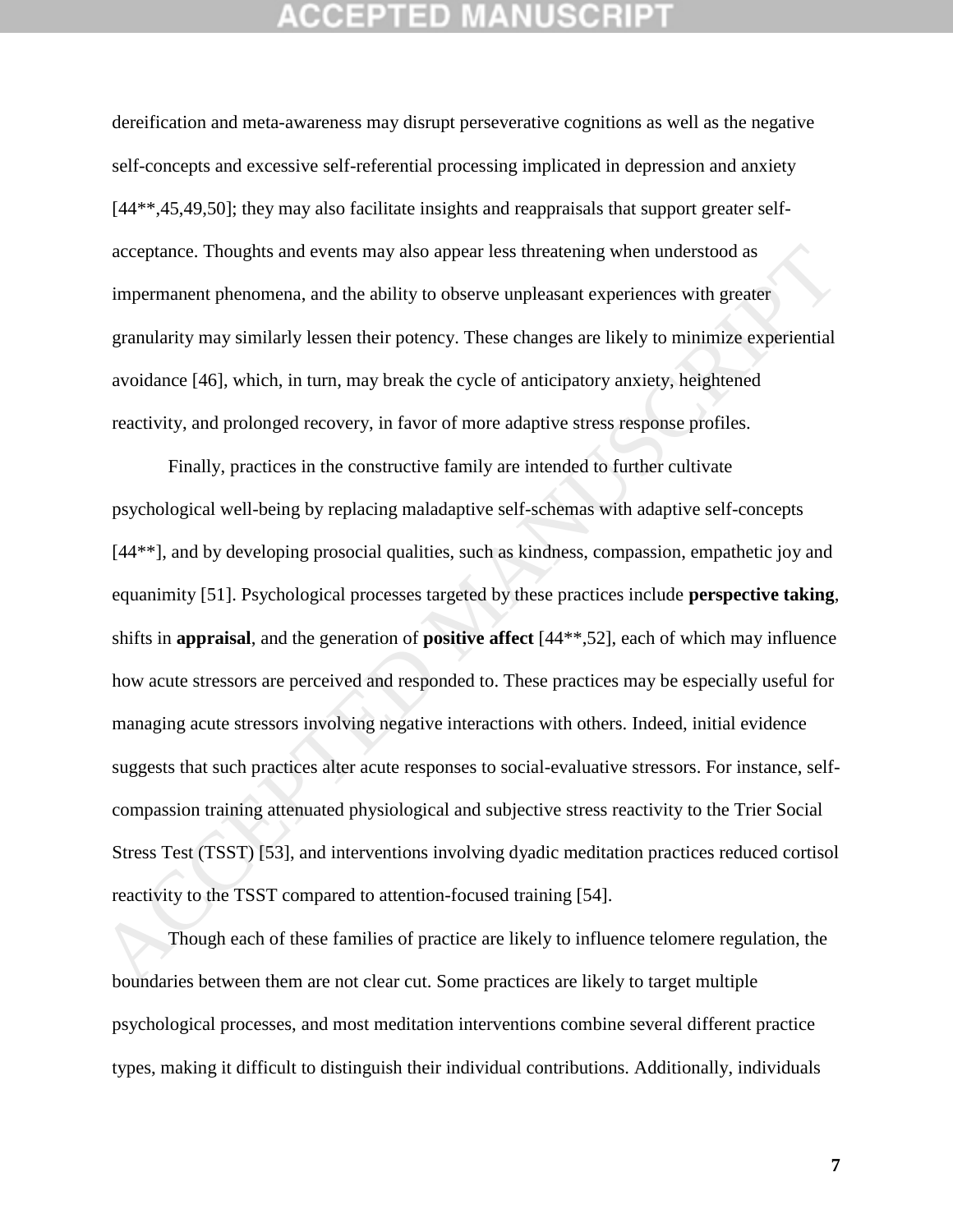will vary in how they interpret and implement these instructions [45], and the skills learned during formal meditation practice may manifest in a myriad of ways in daily life.

## **Meditation training contexts: safety and support**

Meditation training may uniquely affect stress responding by promoting perceptions of safety—safety within the context of the self, in social exchanges, and by providing physically safe environments. Traditional stress-health models assume that stress degrades health through repeated activation of acute stress response systems (e.g, [55]). By contrast, the generalized unsafety theory of stress assumes that stress-response systems are predisposed to respond to threats, and are only inhibited by learned safety cues, including the presence of trusted individuals [56\*]. This reconfigured model shifts the emphasis from acute stressors that activate stress responses, to the safety signals needed to dampen a threat-detection system that is ever at the ready [56\*]. From this perspective, fundamentally altering explicit and implicit appraisal processes that modulate stress responding may require learning, or re-learning, safety cues until they become believed and habitual. Meditation training contexts: safety and support<br>
Meditation training may uniquely affect stress responding by promoting perceptions of<br>
safety—safety within the context of the self, in social exchanges, and by providing

Meditation training often occurs in the context of a highly supportive environment. Residential retreats are the most extreme and unique example of this, where individuals are sequestered from real-world threats and demands, in a safe natural environment with their basic needs taken care of (see King et al., this issue [57]). This may be a particularly beneficial training format for individuals prone to maladaptive acute stress responses or with more ingrained telomere vulnerability factors, including experiences of early adversity, insecure attachments [58], and neuroticism (the later indicated by our recent retreat study [8\*]). Additionally, relationships with trusted teachers and a community of similarly motivated practitioners may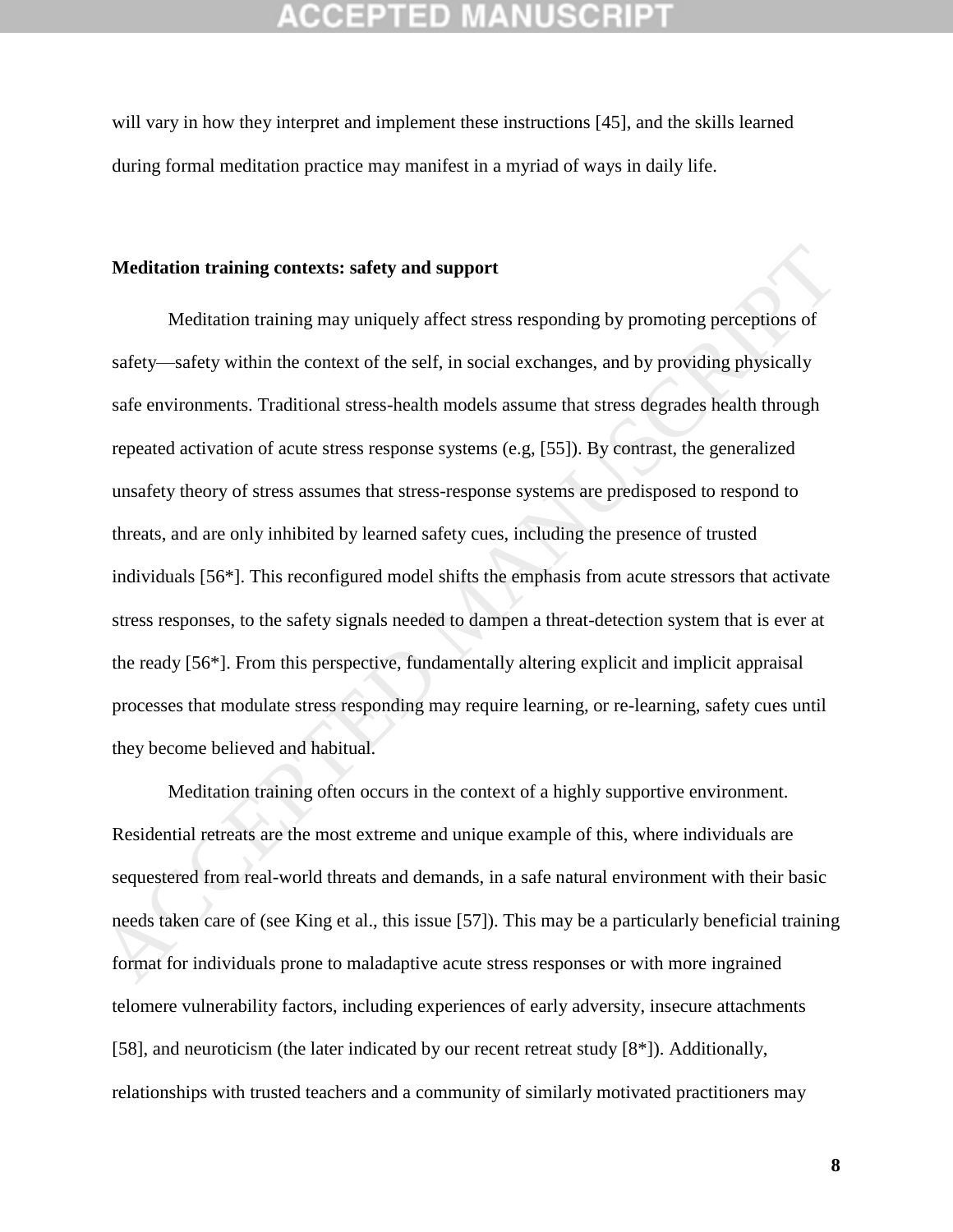promote feelings of safety and activate schemas of secure attachment and interconnectedness. These elements may play an important role in altering stress processes over and above the mental training aspects of meditation.

## **Conclusion**

We have outlined several potential mechanisms through which meditation training may improve telomere biology via changes to habitual and acute stress processes (**Figure 1**). In articulating these pathways, this model may help to explain why a variety of meditation interventions, as well as other mind-body interventions, have been found to have positive effects on telomere biology as well as other stress-sensitive biological outcomes. As methods of measuring telomere biology become more reliable and available, the next generation of studies will be able to determine more definitively *if* meditation interventions impact telomere biology in a meaningful way. Understanding *how* these practices affect telomere biology will require a more systematic investigation of the various dimensions that make up meditation interventions, as well as better methods for capturing the phenomenological and psychological changes that might occur. Despite the complexity of these mind-body relationships, there is still a tremendous amount that can be learned about how meditation influences biological and cellular functioning. **Conclusion**<br>We have outlined several potential mechanisms through which meditation training may improve<br>telomere biology via changes to habitual and acute stress processes (**Figure 1**). In articulating<br>these pathways, thi

## Conflicts of interest

None of the four authors have any conflicts of interest to declare.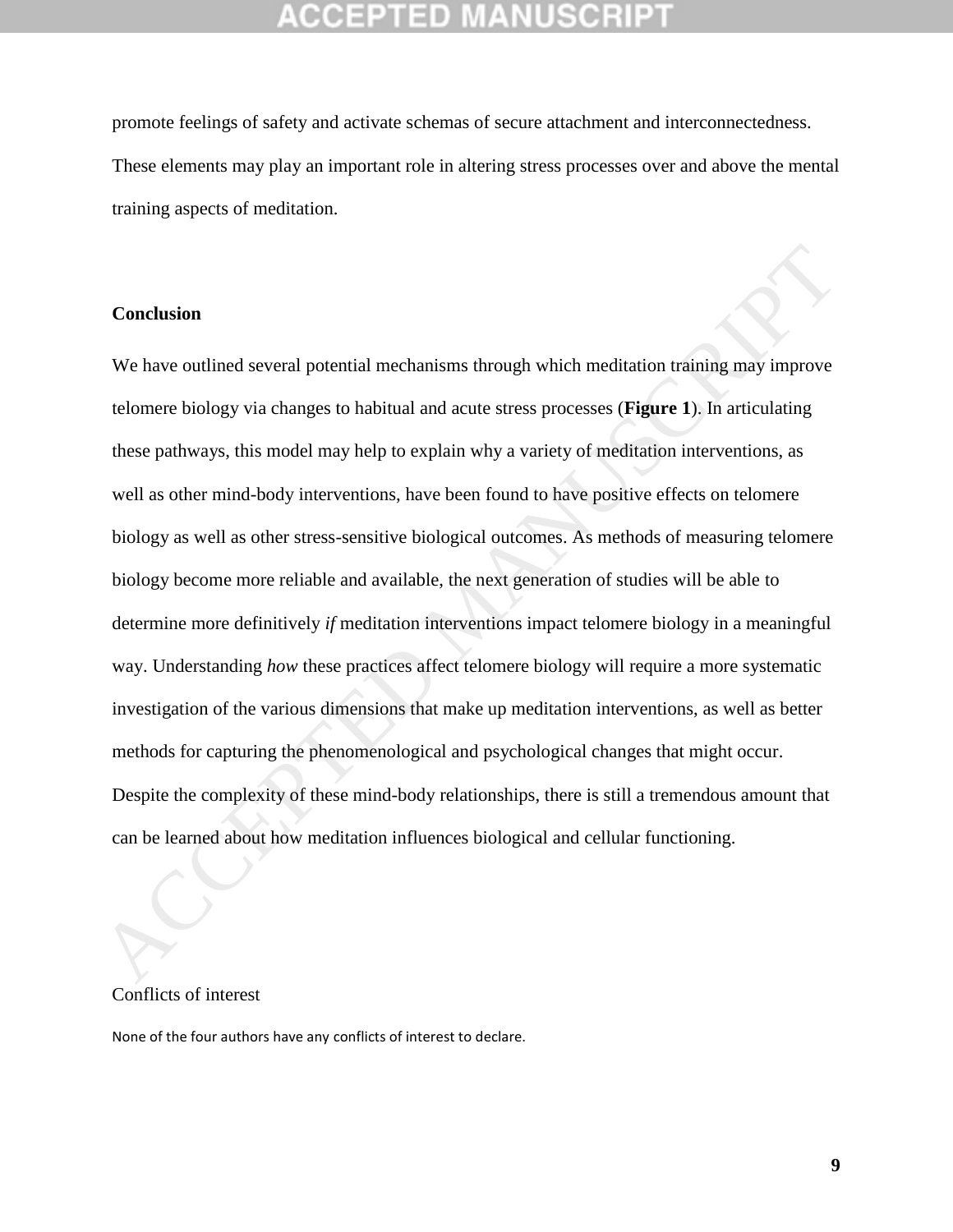# D

# Acknowledgements

The preparation of this review was supported by the NIMH 5T32MH020006-20 "Consortium in Affective Science" predoctoral training grant (QC), an NIA R24AG048024 grant (EE, AC), an NIH K01AG057859 grant (AC) and funds from Hershey Family Foundation (CS). We gratefully acknowledge Brandon G. King for his thoughtful feedback on earlier drafts of the manuscript.<br>
ACCEPTED MANUSCRIPTED MANUSCRIPTED MANUSCRIPTED MANUSCRIPTED MANUSCRIPTED MANUSCRIPTED MANUSCRIPTED MANUSCRIPTED MANUSCRIPTED MA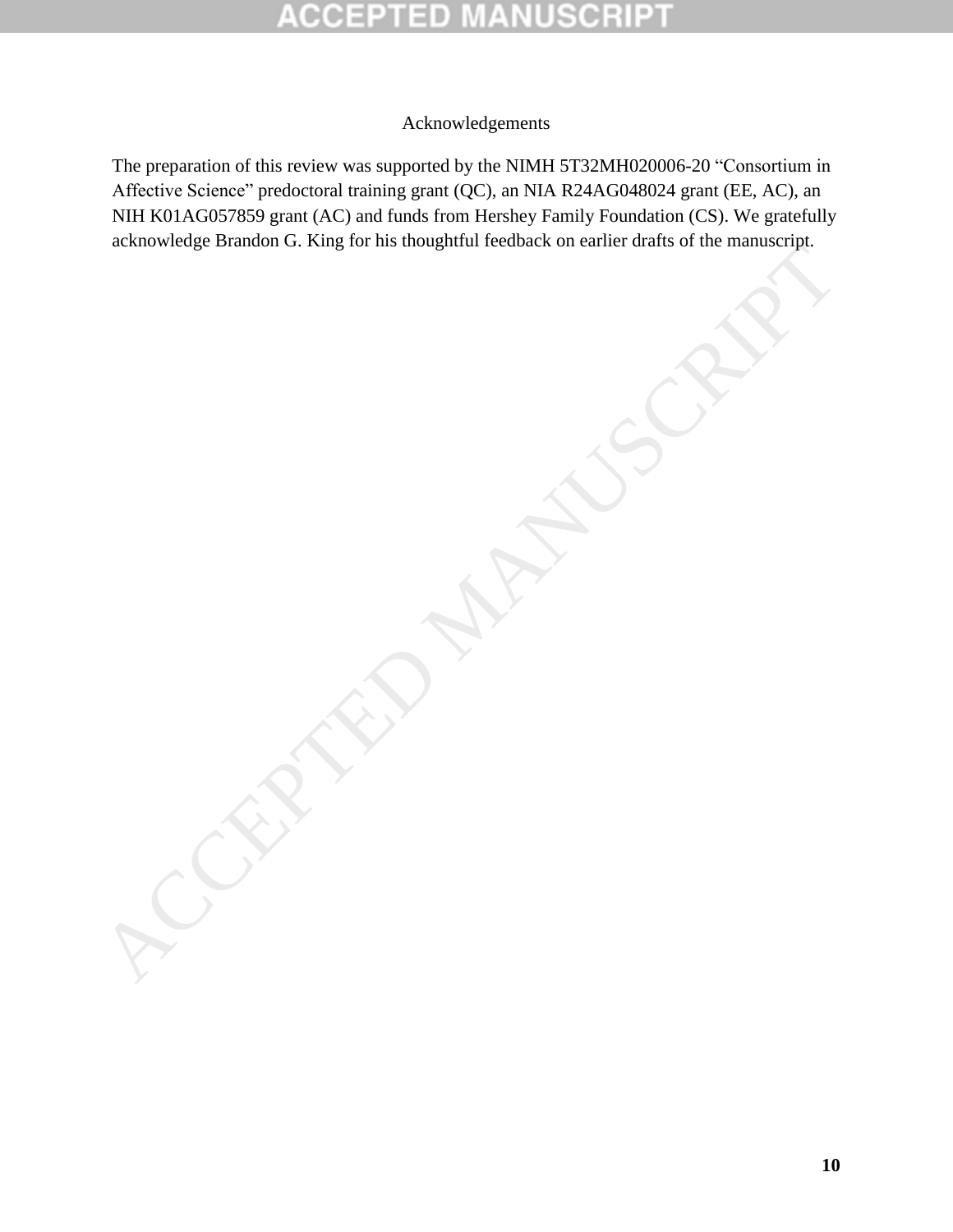# GEPTED

## **References**

- 1. D'Mello MJJ, Ross SA, Briel M, Anand SS, Gerstein H, Paré G: **Association Between Shortened Leukocyte Telomere Length and Cardiometabolic Outcomes**. *Circ Cardiovasc Genet* 2015, **8**:82–90.
- 2. Collaboration TTMR: **Association between telomere length and risk of cancer and non-neoplastic diseases: A mendelian randomization study**. *JAMA Oncol* 2017, **3**:636– 651.
- 3. Epel ES, Prather AA: **Stress, Telomeres, and Psychopathology: Toward a Deeper Understanding of a Triad of Early Aging**. *Annu Rev Clin Psychol* 2018, **14**:371–397.
- 4. Puterman E, Weiss J, Lin J, Schilf S, Slusher A, Johansen KL, Epel ES: **Aerobic exercise lengthens telomeres and reduces stress in family caregivers: A randomized controlled trial - Curt Richter Award Paper 2018**. *Psychoneuroendocrinology* 2018, In press.
- 5. Epel E, Daubenmier J, Moskowitz JT, Folkman S, Blackburn E: **Can Meditation Slow Rate of Cellular Aging? Cognitive Stress, Mindfulness, and Telomeres**. *Ann N Y Acad Sci* 2009, **1172**:34–53.
- 6. Hoge EA, Chen MM, Orr E, Metcalf CA, Fischer LE, Pollack MH, DeVivo I, Simon NM: **Loving-Kindness Meditation practice associated with longer telomeres in women**. *Brain Behav Immun* 2013, **32**:159–163.
- 7. \*Alda M, Puebla-Guedea M, Rodero B, Demarzo M, Montero-Marin J, Roca M, Garcia-Campayo J: **Zen meditation, length of telomeres, and the role of experiential avoidance and compassion.** *Mindfulness (NY)* 2016, **7**:651–659. This is the only study to have assessed telomere length in relation to meditation practice using high-throughput quantitative fluorescence in situ hybridization (HT-Q-FISH). There are several methods for measuring telomere length. PCR is often the most feasible to implement, but only provides average telomere length estimates for a given sample. HT-Q-FISH is more costly but measures telomere length in individual cells, providing more granular information. 2.<br>
Collaboration TTMR: Association between telement and risk of cancer and<br>
non-neoplastic diseases: A mendelian randomization study.  $JAMA$   $Owcd$  2017, 3:636-<br>
651.<br>
Epel ES, Prather AA: Stress, Telomeres, and Psychopatho
	- 8. \*Conklin QA, King BG, Zanesco AP, Lin J, Hamidi AB, Pokorny JJ, Álvarez-López MJ, Cosín-Tomás M, Huang C, Kaliman P, et al.: **Insight meditation and telomere biology: The effects of intensive retreat and the moderating role of personality**. *Brain Behav Immun* 2018, **70**:233–245. This was the first study of a meditation intervention to measure telomere length, telomerase activity and telomere related genes in a pre-post design. The authors report increased telomere length and changes in telomere-maintenance genes suggesting improved maintenance within a three-week period.
	- 9. Lengacher CA, Reich RR, Kip KE, Barta M, Ramesar S, Paterson CL, Moscoso MS, Carranza I, Budhrani PH, Kim SJ, et al.: **Influence of Mindfulness-Based Stress Reduction (MBSR) on Telomerase Activity in Women With Breast Cancer (BC)**. *Biol Res Nurs* 2014, **16**:438–447.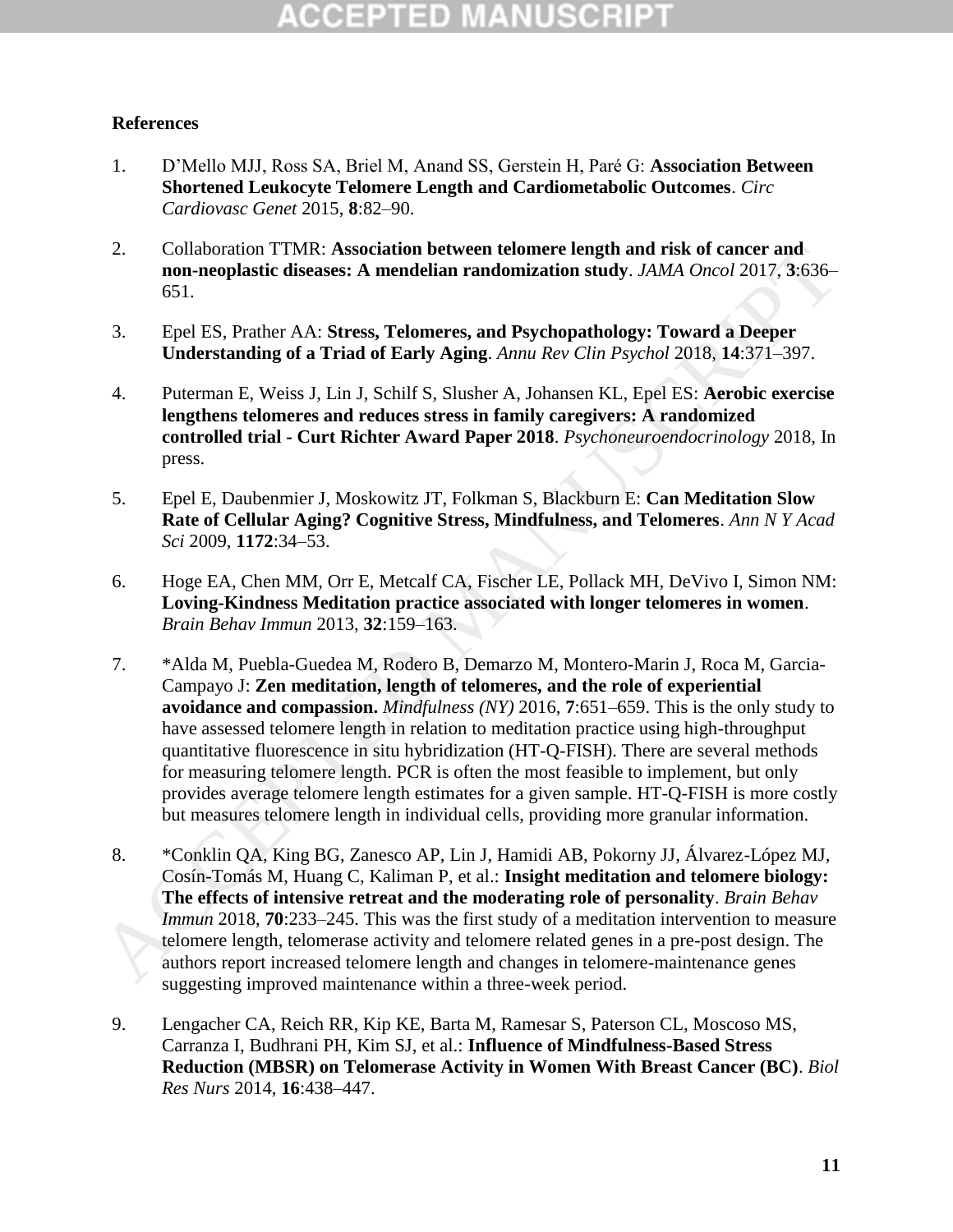- 10. Tolahunase M, Sagar R, Dada R: **Impact of Yoga and Meditation on Cellular Aging in Apparently Healthy Individuals: A Prospective, Open-Label Single-Arm Exploratory Study**. *Oxid Med Cell Longev* 2017.
- 11. Rima D, Shiv BK, Bhavna C, Shilpa B, Saima K: **Oxidative Stress Induced Damage to Paternal Genome and Impact of Meditation and Yoga - Can it Reduce Incidence of Childhood Cancer?** *Asian Pacific J cancer Prev APJCP* 2016, **17**:4517–4525.
- 12. Wang X, Sundquist K, Hedelius A, Palmér K, Memon AA, Sundquist J: **Leukocyte telomere length and depression, anxiety and stress and adjustment disorders in primary health care patients**. *BMC Psychiatry* 2017, **17**:148.
- 13. Thimmapuram J, Pargament R, Sibliss K, Grim R, Risques R, Toorens E: **Effect of heartfulness meditation on burnout, emotional wellness, and telomere length in health care professionals**. *J Community Hosp Intern Med Perspect* 2017, **7**:21–27.
- 14. Carlson LE, Beattie TL, Giese-Davis J, Faris P, Tamagawa R, Fick LJ, Degelman ES, Speca M: **Mindfulness-based cancer recovery and supportive-expressive therapy maintain telomere length relative to controls in distressed breast cancer survivors**. *Cancer* 2015, **121**:476–484.
- 15. Duraimani S, Schneider RH, Randall OS, Nidich SI, Xu S, Ketete M, Rainforth MA, Gaylord-King C, Salerno JW, Fagan J: **Effects of Lifestyle Modification on Telomerase Gene Expression in Hypertensive Patients: A Pilot Trial of Stress Reduction and Health Education Programs in African Americans**. *PLoS One* 2015, **10**:e0142689.
- 16. Bhasin MK, Dusek JA, Chang B-H, Joseph MG, Denninger JW, Fricchione GL, Benson H, Libermann TA: **Relaxation Response Induces Temporal Transcriptome Changes in Energy Metabolism, Insulin Secretion and Inflammatory Pathways**. *PLoS One* 2013, **8**:e62817. Childhood Cancer? Asian Pacific J cancer Prev APJCP 2016, 17:4517-4525.<br>
12. Wang X, Sundapist K, Hedelius A, Palmér K, Memon AA, Sundapist J: Leukoeyte<br>
telomere length and depression, anxiety and stress and adjustment d
	- 17. Jacobs TL, Epel ES, Lin J, Blackburn EH, Wolkowitz OM, Bridwell DA, Zanesco AP, Aichele SR, Sahdra BK, MacLean KA, et al.: **Intensive meditation training, immune cell telomerase activity, and psychological mediators**. *Psychoneuroendocrinology* 2011, **36**:664–681.
	- 18. Daubenmier J, Lin J, Blackburn E, Hecht FM, Kristeller J, Maninger N, Kuwata M, Bacchetti P, Havel PJ, Epel E: **Changes in stress, eating, and metabolic factors are related to changes in telomerase activity in a randomized mindfulness intervention pilot study**. *Psychoneuroendocrinology* 2012, **37**:917–928.
	- 19. Lavretsky H, Epel ES, Siddarth P, Nazarian N, Cyr N St., Khalsa DS, Lin J, Blackburn E, Irwin MR: **A pilot study of yogic meditation for family dementia caregivers with depressive symptoms: effects on mental health, cognition, and telomerase activity**. *Int J Geriatr Psychiatry* 2012, **28**:57–65.
	- 20. Rao KS, Chakraharti SK, Dongare VS, Chetana K, Ramirez CM, Koka PS, Deb KD: **Antiaging Effects of an Intensive Mind and Body Therapeutic Program through**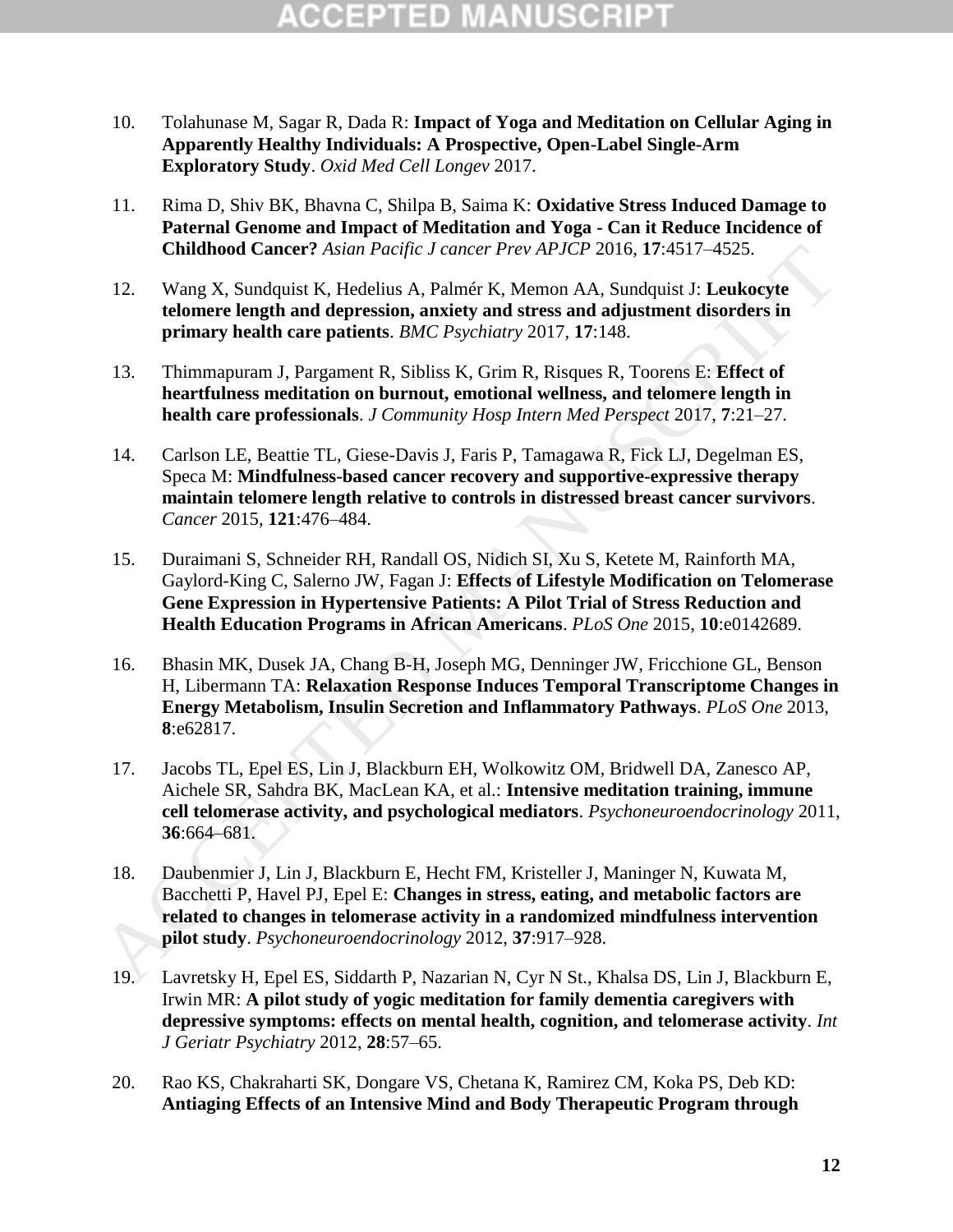**Enhancement of Telomerase Activity and Adult Stem Cell Counts.** *J Stem Cells* 2015, **10**:107–125.

- 21. Kumar SB, Yadav R, Yadav RK, Tolahunase M, Dada R: **Telomerase Activity and Cellular Aging Might Be Positively Modified by a Yoga-Based Lifestyle Intervention**. *J Altern Complement Med* 2015, **21**:370–372.
- 22. \*Epel ES, Puterman E, Lin J, Blackburn EH, Lum PY, Beckmann ND, Zhu J, Lee E, Gilbert A, Rissman RA, et al.: **Meditation and vacation effects have an impact on disease-associated molecular phenotypes**. *Transl Psychiatry* 2016, **6**:e880. This is the only meditation retreat study to account for the effects of the retreat environment and removal from daily life stressors by comparing experienced meditation practitioners, novice practitioners, and a vacation control group living in the same retreat environment.
- 23. Ornish D, Lin J, Daubenmier J, Weidner G, Epel E, Kemp C, Magbanua MJM, Marlin R, Yglecias L, Carroll PR, et al.: **Increased telomerase activity and comprehensive lifestyle changes: a pilot study**. *Lancet Oncol* 2008, **9**:1048–1057.
- 24. Ornish D, Lin J, Chan JM, Epel E, Kemp C, Weidner G, Marlin R, Frenda SJ, Magbanua MJM, Daubenmier J, et al.: **Effect of comprehensive lifestyle changes on telomerase activity and telomere length in men with biopsy-proven low-risk prostate cancer: 5 year follow-up of a descriptive pilot study**. *Lancet Oncol* 2013, **14**:1112–1120.
- 25. Lin J, Epel E, Cheon J, Kroenke C, Sinclair E, Bigos M, Wolkowitz O, Mellon S, Blackburn E: **Analyses and comparisons of telomerase activity and telomere length in human T and B cells: Insights for epidemiology of telomere maintenance**. *J Immunol Methods* 2010, **352**:71–80.
- 26. \*\*Thomas S: **Telomeres as Sentinels for Environmental Exposures, Psychosocial Stress, and Disease Susceptibility**. *National Institute of Environmental Health Sciences and the National Institute on Aging Workshop Summary* 2017*.* At this workshop, leading experts in telomere biology discussed the challenges and opportunities of telomere research. This meeting summary offers an excellent overview for researchers new to the area
- 27. \*\*Lin J, Smith DL, Esteves K, Drury S: **Telomere length measurement by qPCR - Summary of critical factors and recommendations for assay design.** *Psychoneuroendocrinology* 2018, In press. This review summarizes issues that arise when telomere length is measured using qPCR—addressing the selection of biological samples (e.g. blood, saliva etc.), the collection and storage of samples, and the DNA extraction and post-extraction phases of the assay procedure. The authors provide recommendations and guidance based on current literature. 22. **\***Fipel FS, Puterman E, 1.in J, Blackburn EH, 1.mn PY, Beckmann ND, Zhu J, Lee E,<br>
Gilbert A, Rissman RAA, et al.: **Meditation and vacation effects have an inpact on**<br> **Gilbert** A, Rissman RAA, et al.: **Meditation an** 
	- 28. \*Epel ES, Crosswell AD, Mayer SE, Prather AA, Slavich GM, Puterman E, Mendes WB: **More than a feeling: A unified view of stress measurement for population science**. *Front Neuroendocrinol* 2018, **49**:146–169. This paper presents a multi-level and integrative working model that articulates how stress exposures across the life course can influence stress reactivity and habitual responding to daily events, ultimately leading to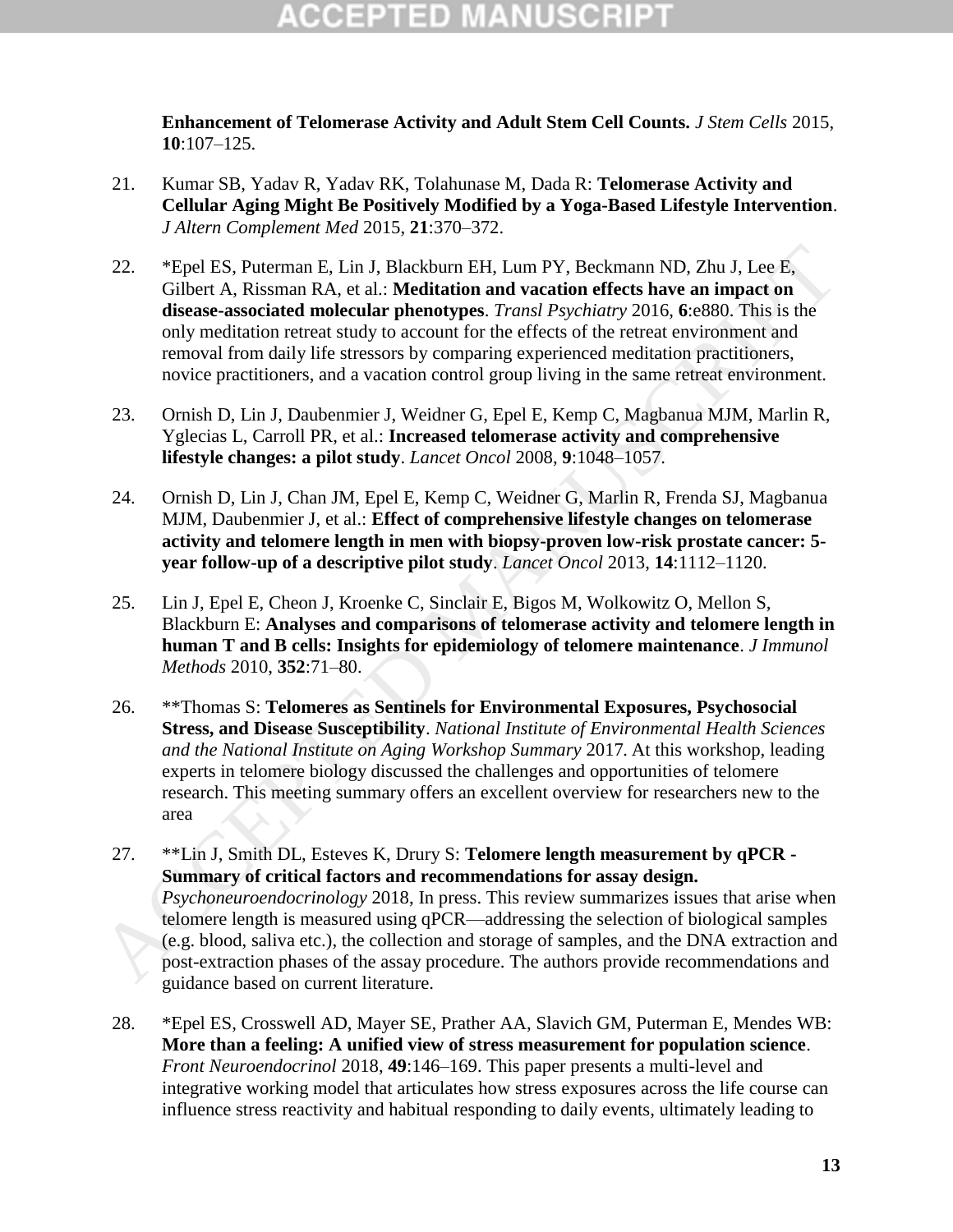disease development.

- 29. Epel ES, Lin J, Wilhelm FH, Wolkowitz OM, Cawthon R, Adler NE, Dolbier C, Mendes WB, Blackburn EH: **Cell aging in relation to stress arousal and cardiovascular disease risk factors**. *Psychoneuroendocrinology* 2006, **31**:277–287.
- 30. \*Steptoe A, Hamer M, Lin J, Blackburn EH, Erusalimsky JD: **The longitudinal relationship between cortisol responses to mental stress and leukocyte telomere attrition**. *J Clin Endocrinol Metab* 2016, **102**:jc.2016-3035. This longitudinal study examined the association between telomere length and cortisol reactivity to an acute challenge, finding that greater cortisol reactivity predicted telomere attrition 3 years later. 30. Superbe A, Hannet M, Lan J. Blackburn EH; Erusalmnsky JD: The Iongituannia study<br>
relationship between cortisol responses to mental stress and leukocyte telomere<br>
artitrion. *JCUm-Endocrived Metab 2016*, 102:<sub>1</sub>:2016-
	- 31. Woody A, Hamilton K, Livitz IE, Figueroa WS, Zoccola PM: **Buccal telomere length and its associations with cortisol, heart rate variability, heart rate, and blood pressure responses to an acute social evaluative stressor in college students**. *Stress* 2017, **20**:249–257.
	- 32. Zoccola PM, Dickerson SS: **Assessing the relationship between rumination and cortisol: a review.** *J Psychosom Res* 2012, **73**:1–9.
	- 33. Epel ES, Puterman E, Lin J, Blackburn E, Lazaro A, Mendes WB: **Wandering Minds and Aging Cells**. *Clin Psychol Sci* 2013, **1**:75–83.
	- 34. O'Donovan A, Tomiyama AJ, Lin J, Puterman E, Adler NE, Kemeny M, Wolkowitz OM, Blackburn EH, Epel ES: **Stress appraisals and cellular aging: A key role for anticipatory threat in the relationship between psychological stress and telomere length**. *Brain Behav Immun* 2012, **26**:573–579.
	- 35. McEwen BS: **Mood disorders and allostatic load**. *Biol Psychiatry* 2003, **54**:200–207.
	- 36. Dickerson SS, Kemeny ME: **Acute Stressors and Cortisol Responses: A Theoretical Integration and Synthesis of Laboratory Research.** *Psychol Bull* 2004, **130**:355–391.
	- 37. Chen E, Langer D a, Raphaelson YE, Matthews K a: **Socioeconomic status and health in adolescents: the role of stress interpretations.** *Child Dev* 2015, **75**:1039–1052.
	- 38. Lin J, Epel E, Blackburn E: **Telomeres and lifestyle factors: Roles in cellular aging**. *Mutat Res Mol Mech Mutagen* 2012, **730**:85–89.
	- 39. Black DS, Slavich GM: **Mindfulness meditation and the immune system: a systematic review of randomized controlled trials**. *Ann N Y Acad Sci* 2016, **1373**:13–24.
	- 40. Turan B, Foltz C, Cavanagh JF, Alan Wallace B, Cullen M, Rosenberg EL, Jennings PA, Ekman P, Kemeny ME: **Anticipatory sensitization to repeated stressors: The role of initial cortisol reactivity and meditation/emotion skills training**. *Psychoneuroendocrinology* 2015, **52**:229–238.
	- 41. Rosenkranz MA, Lutz A, Perlman DM, Bachhuber DRW, Schuyler BS, MacCoon DG,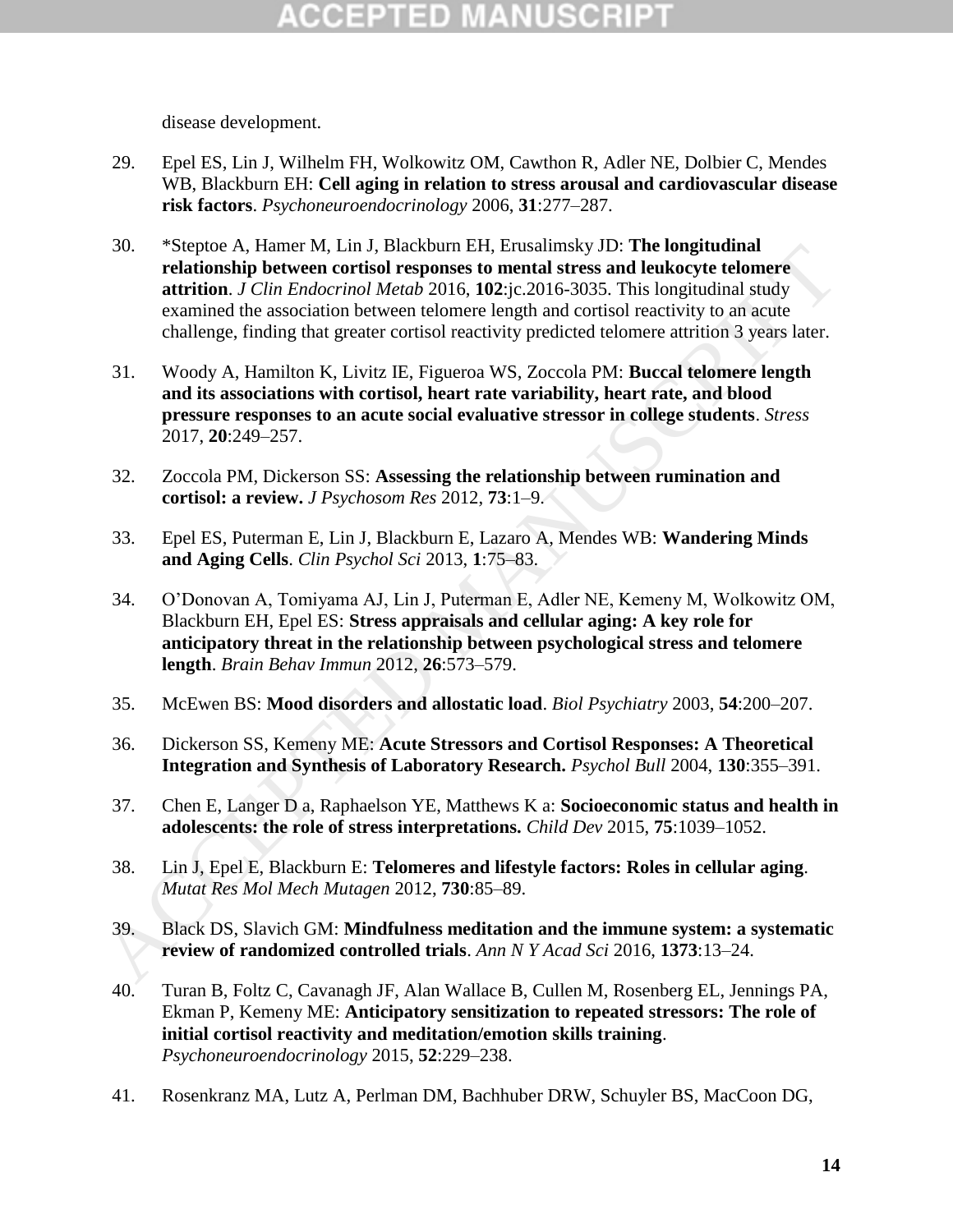# (CEPTED)

Davidson RJ: **Reduced stress and inflammatory responsiveness in experienced meditators compared to a matched healthy control group.** *Psychoneuroendocrinology* 2016, **68**:117–25.

- 42. Crosswell AD, Moreno PI, Raposa EB, Motivala SJ, Stanton AL, Ganz PA, Bower JE: **Effects of mindfulness training on emotional and physiologic recovery from induced negative affect**. *Psychoneuroendocrinology* 2017, **86**:78–86.
- 43. O'Leary K, O'Neill S, Dockray S: **A systematic review of the effects of mindfulness interventions on cortisol**. *J Health Psychol* 2016, **21**:2108–2121.
- 44. \*\*Dahl CJ, Lutz A, Davidson RJ: **Reconstructing and deconstructing the self: cognitive mechanisms in meditation practice**. *Trends Cogn Sci* 2015, **19**:515–523. These authors present a novel typology of meditation, classifying practices into three broad families based on the cognitive processes they are thought to target. This framework is useful for developing theories and making mechanistic predictions about specific practices. magnitive affect. Psychoneuroendocrinology 2017, 86-78-86.<br>
43. OTeary K, ONEill S, Dockray S: A systematic review of the effects of mindfulness<br>
interventions on cortisol. *Health Psychol* 2016, 21:2108-2121.<br>
44. <sup>\*\*</sup>Pl
	- 45. Lutz A, Jha AP, Dunne JD, Saron CD: **Investigating the phenomenological matrix of mindfulness-related practices from a neurocognitive perspective.** *Am Psychol* 2015, **70**:632–658.
	- 46. Chambers R, Gullone E, Allen NB: **Mindful emotion regulation: An integrative review**. *Clin Psychol Rev* 2009, **29**:560–572.
	- 47. Slagter HA, Lutz A, Greischar LL, Francis AD, Nieuwenhuis S, Davis JM, Davidson RJ: **Mental Training Affects Distribution of Limited Brain Resources**. *PLoS Biol* 2007, **5**:e138.
	- 48. Zanesco AP, King BG, MacLean KA, Saron CD: **Cognitive Aging and Long-Term Maintenance of Attentional Improvements Following Meditation Training**. *J Cogn Enhanc* 2018, **2**:259–275.
	- 49. Lebois LAM, Papies EK, Gopinath K, Cabanban R, Quigley KS, Krishnamurthy V, Barrett LF, Barsalou LW: **A shift in perspective: Decentering through mindful attention to imagined stressful events**. *Neuropsychologia* 2015, **75**:505–524.
	- 50. Teasdale JD, Segal Z, Williams JMG: **How does cognitive therapy prevent depressive relapse and why should attentional control (mindfulness) training help?** *Behav Res Ther* 1995, **33**:25–39.
	- 51. Wallace BA, Houshmand Z: *The four immeasurables: practices to open the heart*. Snow Lion Publications, 2010.
	- 52. Engen HG, Singer T: **Affect and Motivation Are Critical in Constructive Meditation**. *Trends Cogn Sci* 2016, **20**:159–160.
	- 53. Arch JJ, Brown KW, Dean DJ, Landy LN, Brown KD, Laudenslager ML: **Self-**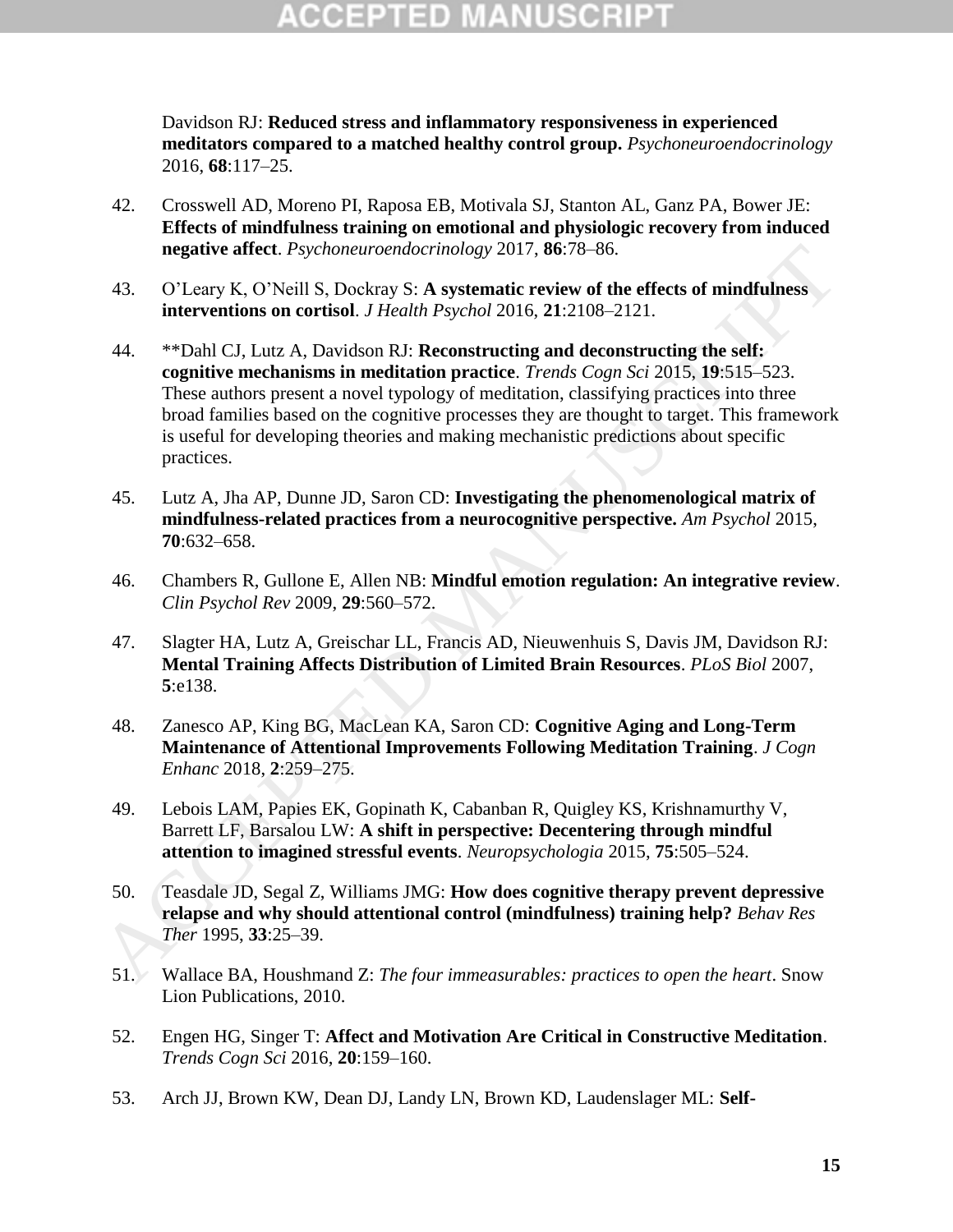# (CEPTED)

**compassion training modulates alpha-amylase, heart rate variability, and subjective responses to social evaluative threat in women**. *Psychoneuroendocrinology* 2014, **42**:49–58.

- 54. Engert V, Kok BE, Papassotiriou I, Chrousos GP, Singer T: **Specific reduction in cortisol stress reactivity after social but not attention-based mental training**. *Sci Adv* 2017, **3**:e1700495.
- 55. Mcewen B: *McEwen BS.* **Stress, adaptation, and disease. Allostasis and allostatic load.** *Ann NY Acad Sci* 1998, **840**: 33–44.
- 56. \*Brosschot J, Verkuil B, Thayer J, Brosschot JF, Verkuil B, Thayer JF: **Generalized Unsafety Theory of Stress: Unsafe Environments and Conditions, and the Default Stress Response**. *Int J Environ Res Public Health* 2018, **15**:464. This paper outlines a novel theory of psychological stress, which posits that individuals' have an innate threatdetection system that is suppressed by learned safety cues. This model accounts for the occurrence of prolonged physiological stress responses that occur in the absence of any direct or acute stress stimuli (e.g., loneliness in humans), suggesting that these responses result from a lack of perceived safety. 2017, 3:e1700495.<br>
55. Meetwon B: McEwen BS. Stress, adaptation, and disease. Allostasis and allostatic load.<br>
Ann NY Acca/ Sci 1998, 840: 33-44.<br>
<sup>42</sup> Brosschot J, Verkuil B, Thayer J, Brosschot JF, Verkuil B, Thayer JF:
	- 57. King, BG, Conklin, QA, Zanesco, AP, Saron, CD: **Residential meditation retreats: their role in contemplative practice and significance for psychological research.** *Curr Opin Psychol* Under review.
	- 58. Ein-Dor T, Mikulincer M, Shaver PR: **Attachment insecurities and the processing of threat-related information: Studying the schemas involved in insecure people's coping strategies.** *J Pers Soc Psychol* 2011, **101**:78–93.
	- 59. Bormann JE, Carrico AW: **Increases in Positive Reappraisal Coping During a Group-Based Mantram Intervention Mediate Sustained Reductions in Anger in HIV-Positive Persons**. *Int J Behav Med* 2009, **16**:74–80.
	- 60. Campbell TS, Labelle LE, Bacon SL, Faris P, Carlson LE: **Impact of Mindfulness-Based Stress Reduction (MBSR) on attention, rumination and resting blood pressure in women with cancer: A waitlist-controlled study**. *J Behav Med* 2012, **35**:262–271.
	- 61. Zanesco AP, King BG, MacLean KA, Jacobs TL, Aichele SR, Wallace BA, Smallwood J, Schooler JW, Saron CD: **Meditation training influences mind wandering and mindless reading.** *Psychol Conscious Theory, Res Pract* 2016, **3**:12–33.
	-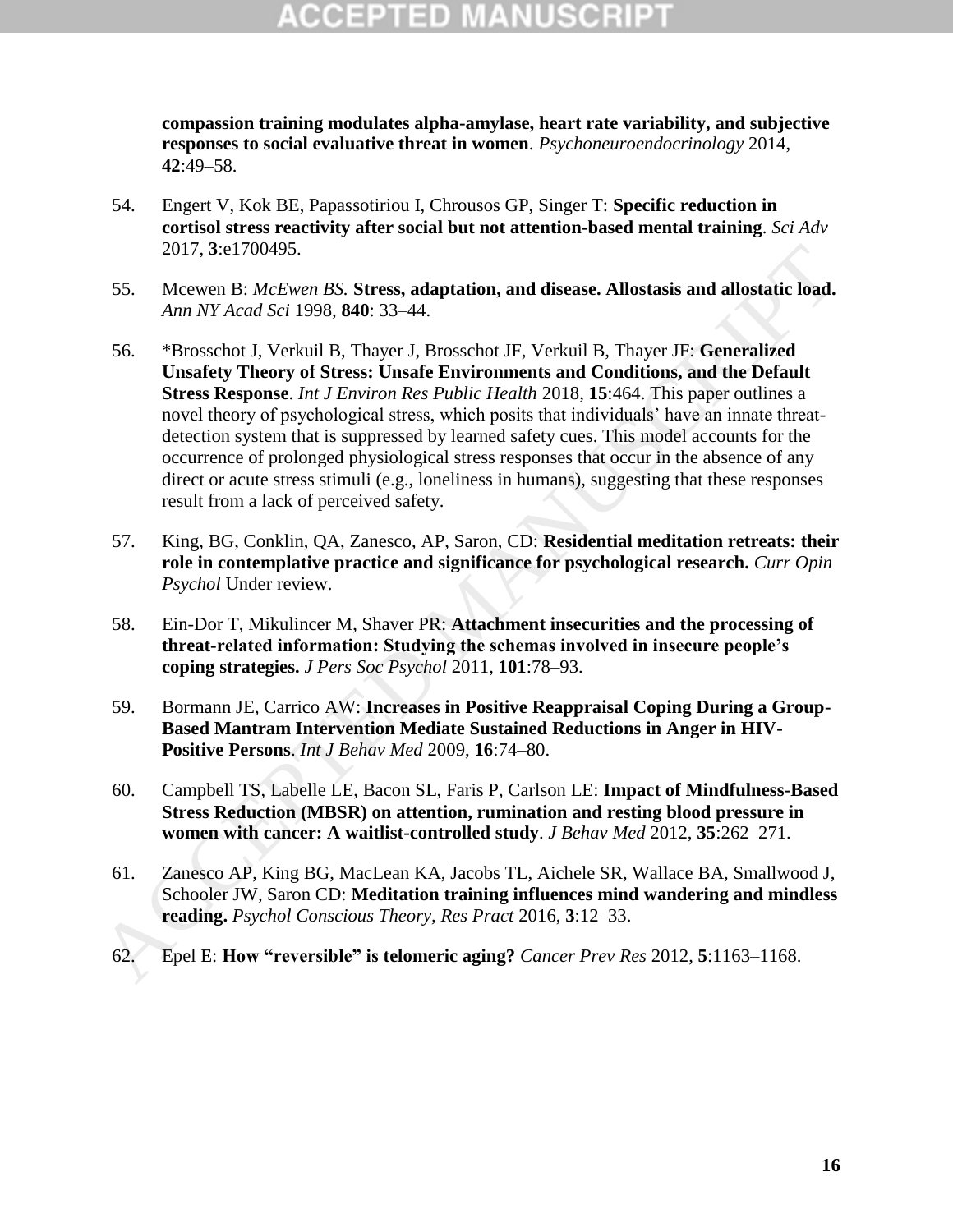# 3 D



**Figure 1: A theoretical model depicting how meditation training impacts telomere biology via stress processes** (adapted from Figure 1 of Epel and Crosswell, et al. [28\*]). Meditation training is expected to alter basal processes that influence acute stress responses, potentially resulting in fewer overall stress reactions. Training may also provide tools to reduce the severity of acute responses when they do occur. Only some of the mechanistic pathways proposed here have been tested. For example, there is evidence for the link between stress appraisals and telomere length [34] and for the ability of meditation training to enhance positive reappraisals (e.g., [59]), yet no intervention study has simultaneously assessed changes in stress appraisals and telomere biology to test this mediational pathway. With regard to perseverative cognitions, there is evidence that meditation training reduces rumination [60] and mind wandering [61], and that negative mind wandering is related to shorter telomeres [33], but no study has tested the association between telomere length and rumination. One small study of prostate cancer patients did, however, find that intervention-related increases in TA were associated with declines in individual's intrusive thoughts about their diagnosis [23]. While this study found that changes in avoidance were not related to increases in TA, another study found that telomere length was inversely related to experiential avoidance [7\*]. Intervention-related increases in TA have also been linked to declines in morning cortisol [18], though no meditation intervention study has assessed acute reactivity in relation to telomere outcomes. Finally, there are multiple biological mechanisms that may result in TL changes, including increases in intracellular TA, alternative lengthening of telomeres, latent virus reactivation, and shifts in cell distributions [62]. These Medition Tableting Research and Harmonic Columns (and the state of the state of the state of the state of the state of the state of the state of the state of the state of the state of the state of the state of the state of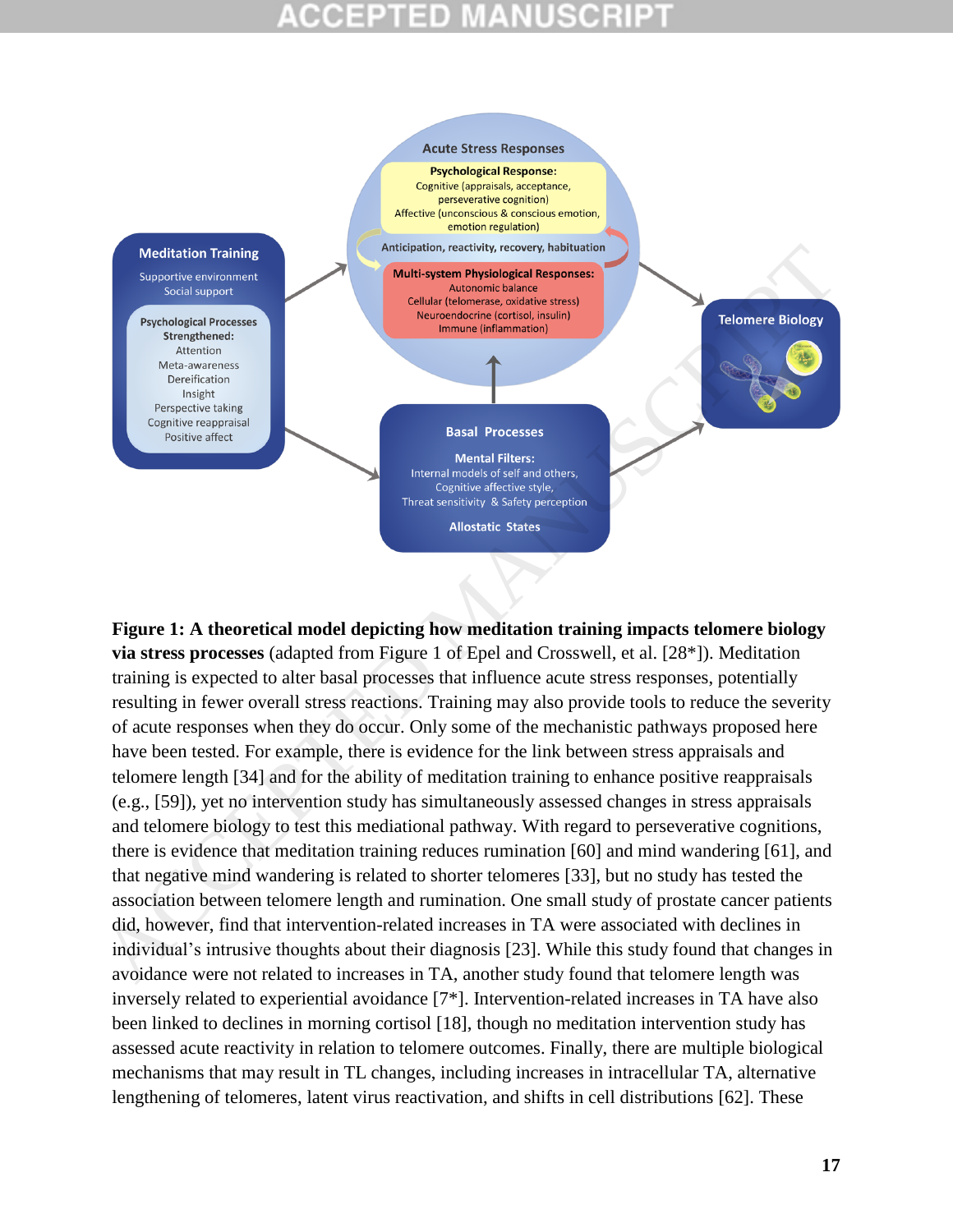### **CCEPTED NUSCRIP1** M Ŧ Ŧ

ACCEPTED MANUSCRIPT

biological mechanisms will need to be considered to map out a more complete model.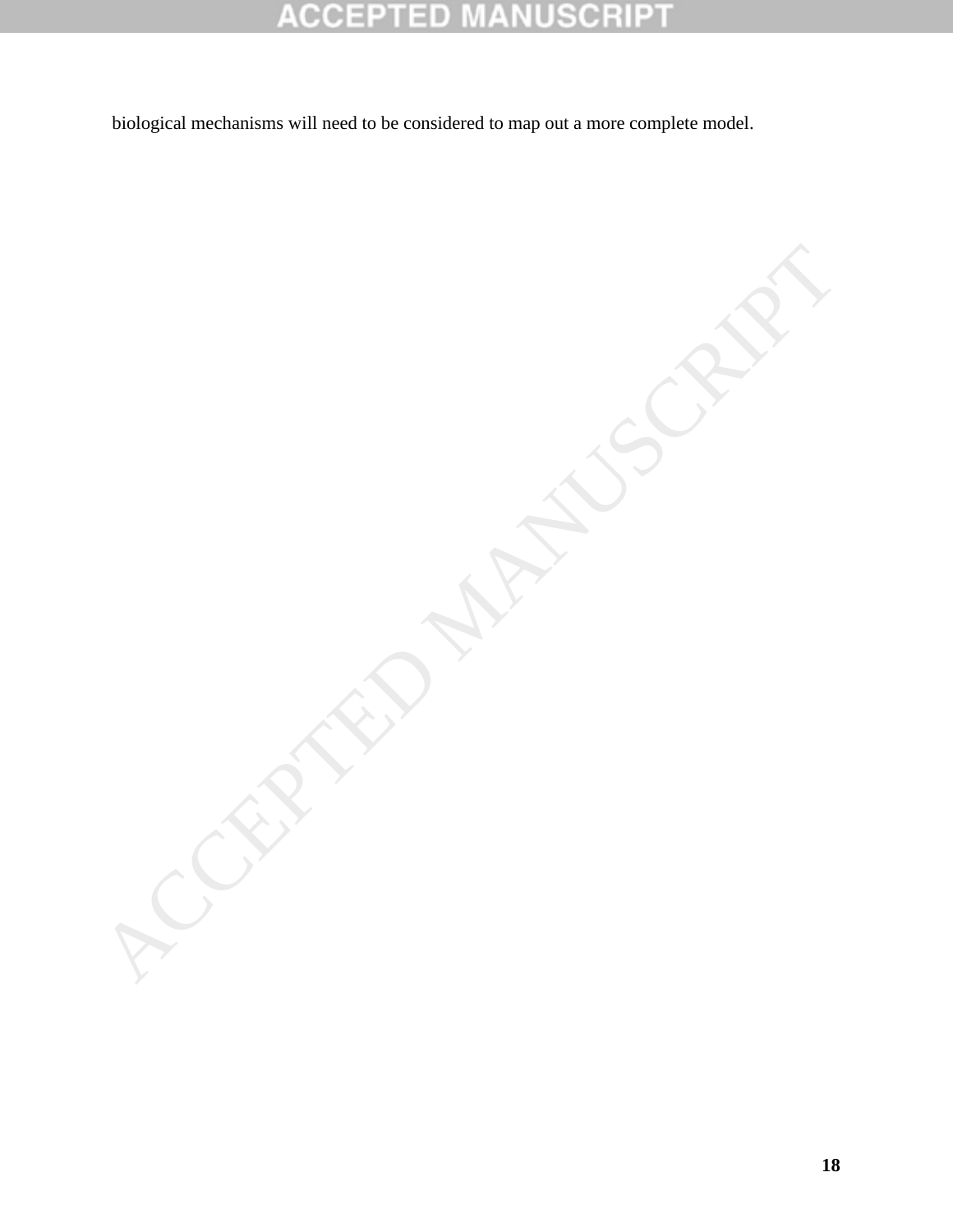### **Table 1:** Meditation Interventions Measuring Telomere Outcomes

|                                                                                         |                                                        |                                                |                                                         |                                                    | <b>ACCEPTED MANUSCRIPT</b>                                                                                                    |                                         |                   |                                                          |                                                   |                                                                                                                                                                                             |
|-----------------------------------------------------------------------------------------|--------------------------------------------------------|------------------------------------------------|---------------------------------------------------------|----------------------------------------------------|-------------------------------------------------------------------------------------------------------------------------------|-----------------------------------------|-------------------|----------------------------------------------------------|---------------------------------------------------|---------------------------------------------------------------------------------------------------------------------------------------------------------------------------------------------|
| Table 1: Meditation Interventions Measuring Telomere Outcomes<br>Ra<br><b>Telomere-</b> |                                                        |                                                |                                                         |                                                    |                                                                                                                               |                                         |                   |                                                          |                                                   |                                                                                                                                                                                             |
| Study                                                                                   | Participant                                            | ndo                                            | Control                                                 | <b>Target</b>                                      | <b>Target intervention length and</b>                                                                                         | <b>Sample</b>                           | <b>Cell</b>       | related                                                  | Assay                                             | <b>Results</b>                                                                                                                                                                              |
| Jacobs et al. (2011)                                                                    | Healthy<br>experien                                    | Yes                                            | W<br>a                                                  | Shamatha<br>meditation<br>retreat (s               | 12 weeks: silent residential<br>retreat including meditation $\sim 6$ h/d<br>vegetarian diet                                  | Week 12                                 | PB<br>MC          | Telomerase<br>activity                                   | TRA<br>Peze<br><b>Lit</b>                         | Greater TA in retreatants than controls post-<br>retreat;<br>TA was mediated by $\uparrow$                                                                                                  |
| Daubenmier et al.<br>(2012)                                                             | Overweight<br>/obes                                    | Yes                                            | W<br>a                                                  | Mindfulness-<br>based<br>intervention              | 16 weeks: nine 2.5h group sessions<br>+ 1-day silent retreat                                                                  | Baseline, post                          | PB<br>MC          | Telomerase<br>activity                                   | TRA<br>Peze<br><b>Vit</b>                         | ↑ TA in both groups; changes in TA were<br>negatively correlated with chronic stress,<br>anxiety, dietary restraint, dietary fat intake,                                                    |
| Lavretsky et al.<br>(2013)                                                              | Dementia<br>caregivers                                 | Yes                                            | Listening to<br>relaxation                              | Kirtan kriya (n<br>$=23$                           | 8 weeks: cd-led meditation 12m/d                                                                                              | Baseline, post                          | $_{\rm PB}$<br>MC | Telomerase<br>activity                                   | TRA<br>Peze                                       | ↑ TA in meditators but not relaxation controls;<br>↑ TA was associated with ↑<br>quality of life in the meditators                                                                          |
| Rao et al. (2015)                                                                       | Healthy<br>novices                                     | $\overline{\phantom{a}}$                       | None                                                    | Mind/body<br>therapy                               | 3 weeks: residential retreat<br>including 1 h/d yoga &<br>breath exercises                                                    | Baseline, week<br>3                     | PB<br>MC          | Telomerase<br>activity                                   | <b>TRA</b><br>Peze                                | ↑ TA: 45% of people<br>showed TA increases of                                                                                                                                               |
| Kumar et al. (2015)                                                                     | 31-year-old<br>obese man                               | $\hspace{0.1mm}-\hspace{0.1mm}$                | None                                                    | Yoga-based<br>lifestyle                            | 10 days: active intervention with<br>instructor 2 h/d, followed by 90-                                                        | Baseline, day 10,<br>day 90             | $_{\rm PB}$<br>MC | Telomerase<br>activity                                   | Telomerase<br>assay kit<br>(Roche,                | $\uparrow$ TA                                                                                                                                                                               |
| Epel et al. (2016)                                                                      | Healthy<br>experienced<br>meditators<br>& novices      | Novice<br>$\&$<br>vacation<br>controls<br>yes; | Vacation controls<br>$(n=31)$<br>& novice<br>meditators | Primordial<br>sound<br>meditation<br>retreat $(n)$ | 4 days: residential retreat<br>including meditation $3h/d +$<br>yoga 2h/d + lectures<br>+ interactive self-reflection         | Baseline, day 6,<br>week 4, month<br>10 | PB<br>MC<br>s     | Telomerase<br>activity &<br>telomere-related             | <b>TRA</b><br>Peze<br>kit                         | ↑ TA in experienced meditators (lower at<br>baseline) but not novices or<br>vacation controls                                                                                               |
| Ornish et al. (2008)                                                                    | Low-risk<br>prostate<br>cancer                         |                                                | None                                                    | Comprehensive<br>lifestyle<br>intervention $(n)$   | 12 weeks: yoga & meditation 6h/w<br>$+$ moderate exercise 3 h/w + group<br>support 1h/w<br>+ meetings with health staff 4 h/w | Baseline, week<br>12                    | PB<br>MC          | Telomerase<br>activity                                   | <b>TRA</b><br>Peze<br>kit                         | ↑ TA associated with ↓ in LDL<br>cholesterol and $\downarrow$<br>intrusive thoughts                                                                                                         |
| Ornish et al. (2013)                                                                    | Low-risk<br>prostate                                   | No                                             | Active<br>obser                                         | Comprehensive<br>lifestyle                         | Optional attendance of two 4h<br>meetings/month following the                                                                 | Baseline, year 4-<br>5                  | PB<br>MC          | Telomerase<br>activity &                                 | TRAPeze kit<br>(Millipore                         | ns $\downarrow$ TA in both groups<br>↑ TL in treatment group compared to ↓ TL in                                                                                                            |
| Conklin et al. (2018)                                                                   | Healthy<br>experien<br>ced                             | No                                             | Life<br>as<br>us                                        | Insight meditation<br>retreat<br>$(n=28)$          | 4 weeks: $\sim$ 9 h/d meditation<br>during silent residential<br>retreat + vegetarian diet                                    | Baseline, week<br>3                     | PB<br>МC          | Telomerase<br>activity,<br>telomere length,<br>$k$ telon | <b>TRAPeze</b> kit<br>(Millipore<br>$);$ qRT-     | No change in TA; $\uparrow$ TL in retreatants, which<br>was moderated by levels of agreeableness<br>and neuroticism; changes in gene expression<br>supporting improved telomere maintenance |
| Lengacher et al.<br>(2014)                                                              | Breast cancer<br>patients                              | Yes                                            | Treatment<br>as                                         | Variation of<br>MBS                                | 6 weeks: meditation & hatha<br>yoga group sessions $2h/w + 15$ -<br>45 m/d formal meditation + $15-$                          | Baseline, week 6,<br>week 12            | PB<br>MC          | Telomerase<br>activity &                                 | TRAPeze kit<br>(Chemicon<br>aRT                   | ↑ TA in MBSR participants (lower at<br>baseline) compared to controls;<br>No change in TL                                                                                                   |
| Tolahunase et al.<br>(2017)                                                             | Healthy<br>participants                                | $\overline{\phantom{m}}$                       | None                                                    | Yoga and<br>meditation<br>lifestyle                | 12 weeks: 120m sessions<br>including yoga, meditation,                                                                        | Baseline, week<br>12                    | PB<br>MC          | Telomerase<br>activity &                                 | Telomerase<br>assay kit<br>(Roche,                | $\uparrow$ TA; ns $\uparrow$ TL                                                                                                                                                             |
| Rima et al. (2016)                                                                      | Fathers of<br>retinoblas<br>toma                       | $\overline{\phantom{m}}$                       | Age-matched<br>men w/ a<br>healthy child                | Yoga and<br>meditation<br>lifestyle                | 6 months: theory & practice sessions<br>2h/d                                                                                  | Baseline, week 12,<br>month 6           | Sp<br>er          | Telomere<br>length                                       | <b>ELISA</b>                                      | TL ns shorter in fathers<br>of children with RB than<br>controls;                                                                                                                           |
| Wang et al. (2017)                                                                      | Patients with<br>depression,<br>anxiety or<br>stress & | Yes                                            | Treatment as<br>usual (mostly<br>CBT; $n = 320$ )       | Mindfulness-based<br>group<br>therapy $(n)$        | 8 weeks: mindfulness-based group therapy<br>2 h/w<br>$+$ meditation 20 m/d                                                    | Baseline, week<br>8                     | PB<br>MC          | Telomere<br>length                                       | qRT-PCR                                           | No change in TL                                                                                                                                                                             |
| Thimmapuram et al.<br>(2017)                                                            | Residents,<br>faculty<br>physicians &                  | $_{\rm No}$                                    | Life as usual $(n)$<br>$=12$                            | Heartfulness<br>meditati<br>on (n                  | 12 weeks: meditation 20<br>m/morning<br>$+5$ m before bed $+$ group                                                           | Baseline, week<br>12                    | Sal<br>iva        | Telomere<br>length                                       | Salivary kits<br>(DNA, Genotek<br>Inc., CA): aPCR | No change in TL overall;<br><sup>1</sup> TL in meditators under 33 years old                                                                                                                |